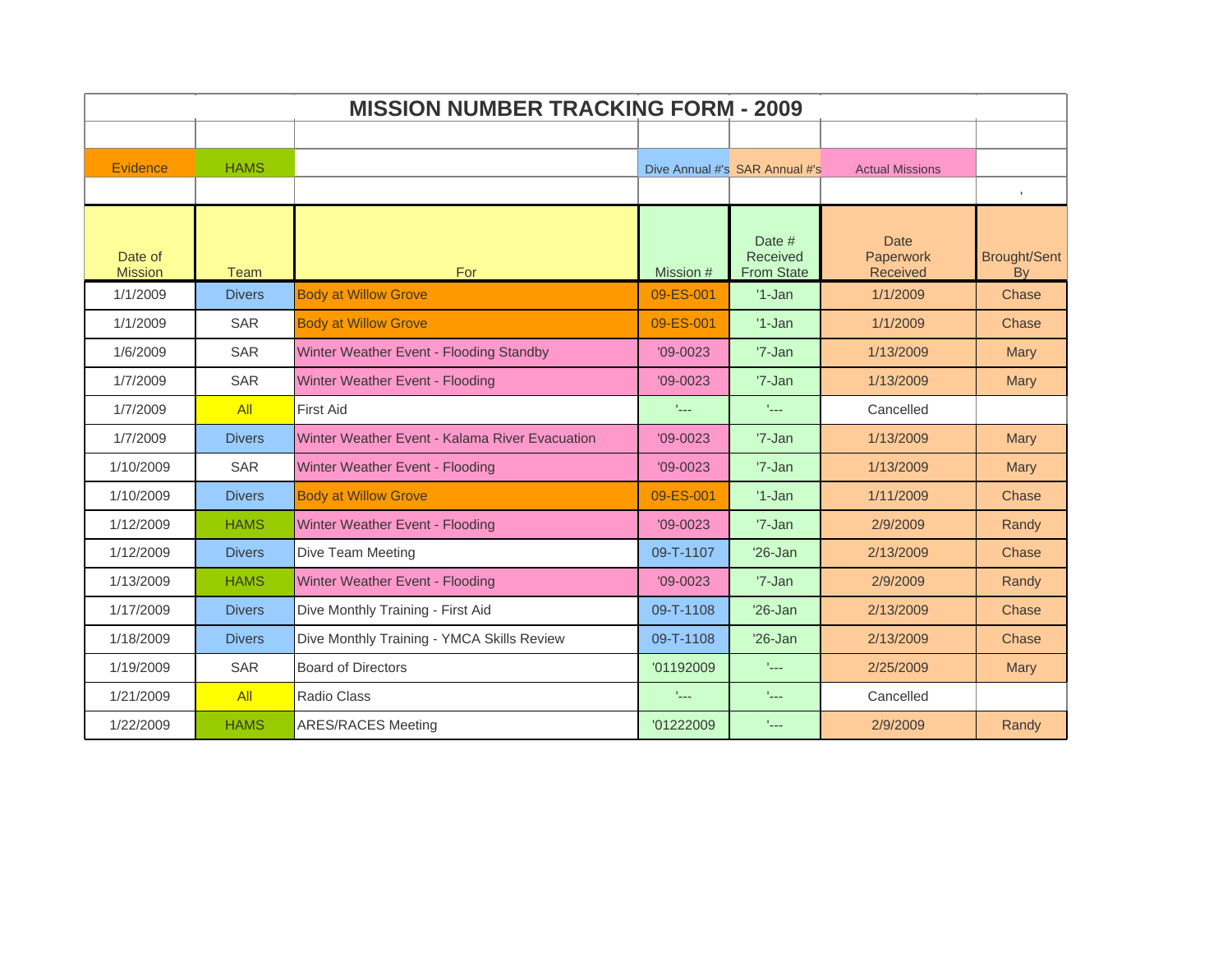| Evidence                  | <b>HAMS</b>   |                                             |            | Dive Annual #'s SAR Annual #'s<br><b>Actual Missions</b> |                                      |                                  |
|---------------------------|---------------|---------------------------------------------|------------|----------------------------------------------------------|--------------------------------------|----------------------------------|
|                           |               |                                             |            |                                                          |                                      | $\mathbb{L}$                     |
| Date of<br><b>Mission</b> | Team          | For                                         | Mission #  | Date #<br>Received<br><b>From State</b>                  | <b>Date</b><br>Paperwork<br>Received | <b>Brought/Sent</b><br><b>By</b> |
| 1/25/2009                 | <b>SAR</b>    | <b>SAR Team Meeting</b>                     | 09-T-1125  | 13-Feb                                                   | 2/25/2009                            | <b>Mary</b>                      |
| 1/25/2009                 | <b>Divers</b> | Dive Monthly Training - YMCA Skills Review  | 09-T-1108  | $'26$ -Jan                                               | 2/13/2009                            | Chase                            |
| 1/28/2009                 | All           | <b>SAR Council Meeting</b>                  | '01282009  | $\mathbb{L}_{\text{max}}$                                | t <sub>an</sub>                      | <b>Mike</b>                      |
| 1/30/2009                 | <b>SAR</b>    | <b>PR - YMCA Presentation</b>               | 09-T-057   | $30 - Jan$                                               | Cancelled                            |                                  |
| 2/4/2009                  | <b>SAR</b>    | Suicidal - Billie Cannon                    | $'09-0404$ | 4-Feb                                                    | 3/6/2009                             | <b>Mary</b>                      |
| 2/5/2009                  | <b>SAR</b>    | Project Lifesaver                           | 09-T-1127  | $'13-Feb$                                                | 3/6/2009                             | Mary                             |
| 2/9/2009                  | <b>HAMS</b>   | <b>Dialysis Transport (Snow)</b>            | $'09-0446$ | $9-Feb$                                                  | 2/23/2009                            | Randy                            |
| 2/9/2009                  | <b>Divers</b> | Dive Team Meeting                           | 09-T-1107  | $'26$ -Jan                                               | 2/13/2009                            | Chase                            |
| 2/11/2009                 | <b>Divers</b> | Defensive Driving                           | '02112009  | face.                                                    | 2/12/2009                            | <b>Steve</b>                     |
| 2/11/2009                 | <b>HAMS</b>   | Defensive Driving                           | '02112009  | face.                                                    | 2/12/2009                            | <b>Steve</b>                     |
| 2/11/2009                 | <b>SAR</b>    | Defensive Driving                           | '02112009  | $\mathbb{L}_{\text{max}}$                                | 2/12/2009                            | <b>Steve</b>                     |
| 2/12/2009                 | <b>SAR</b>    | Navigation Training                         | 09-T-1126  | $13-Feb$                                                 | 3/6/2009                             | Mary                             |
| 2/15/2009                 | <b>Divers</b> | Dive Monthly Training - YMCA Skills Review  | 09-T-1108  | $'26$ -Jan                                               | 4/28/2009                            | <b>Chris</b>                     |
| 2/17/2009                 | <b>SAR</b>    | <b>SAR Applications</b>                     | '02172009  | $\mathbb{L}_{\text{max}}$                                | 3/6/2009                             | <b>Mary</b>                      |
| 2/18/2009                 | <b>SAR</b>    | Map Tech                                    | '02182009  | face.                                                    | 3/6/2009                             | <b>Mary</b>                      |
| 2/19/2009                 | <b>SAR</b>    | <b>SAR Applications</b>                     | '02192009  | faas.                                                    | 3/6/2009                             | <b>Mary</b>                      |
| 2/19/2009                 | <b>Divers</b> | <b>Floating Lifejackets - Cowlitz River</b> | $'09-0534$ | $'19-Feb$                                                | 2/19/2009                            | <b>Chris</b>                     |
| 2/21/2009                 | <b>SAR</b>    | Skamania - Missing Autistic Child           | $'09-0556$ | $'21-Feb$                                                | 3/6/2009                             | <b>Mary</b>                      |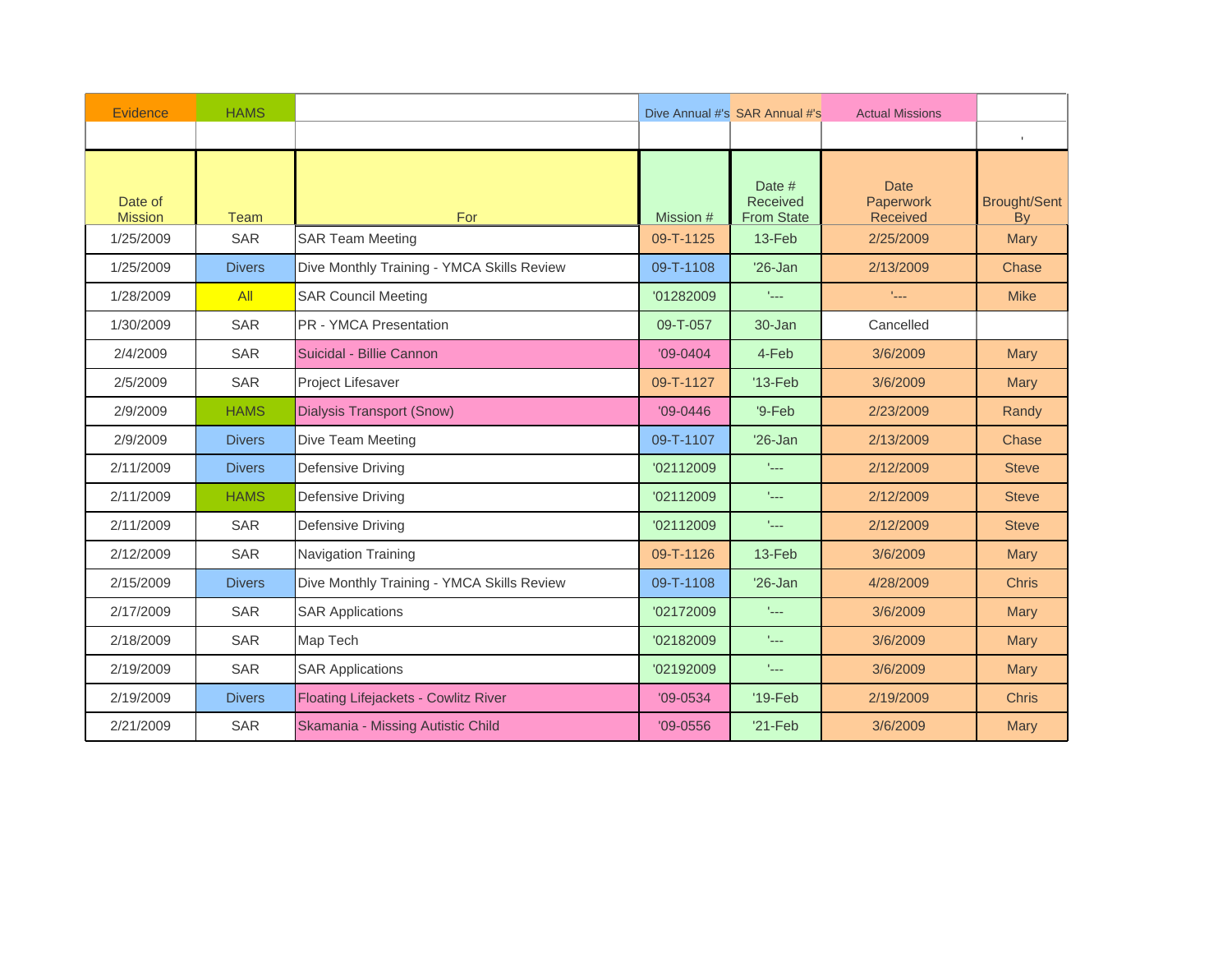| Evidence                  | <b>HAMS</b>   |                                      | Dive Annual #'s SAR Annual #'s<br><b>Actual Missions</b> |                                         |                                      |                                  |
|---------------------------|---------------|--------------------------------------|----------------------------------------------------------|-----------------------------------------|--------------------------------------|----------------------------------|
|                           |               |                                      |                                                          |                                         |                                      | $\mathbb{L}$                     |
| Date of<br><b>Mission</b> | Team          | For                                  | Mission #                                                | Date #<br>Received<br><b>From State</b> | <b>Date</b><br>Paperwork<br>Received | <b>Brought/Sent</b><br><b>By</b> |
| 2/21/2009                 | <b>HAMS</b>   | <b>ELT Team Training</b>             | 09-T-076                                                 | 13-Feb                                  | 2/23/2009                            | Randy                            |
| 2/22/2009                 | <b>SAR</b>    | <b>SAR Team Meeting</b>              | 09-T-1125                                                | 13-Feb                                  | 3/6/2009                             | <b>Mary</b>                      |
| 2/22/2009                 | <b>SAR</b>    | <b>Executive Meeting</b>             | '02222009                                                | t <sub>an</sub>                         | 3/6/2009                             | Mary                             |
| 2/22/2009                 | <b>SAR</b>    | Suicidal - Bodine Road               | $'09 - 0558$                                             | 22-Feb                                  | 3/6/2009                             | Mary                             |
| 2/22/2009                 | <b>SAR</b>    | Skamania - Lost Snowmobiler          | $'09-0555$                                               | 22-Feb                                  | 4/10/2009                            | <b>Mary</b>                      |
| 2/24/2009                 | <b>SAR</b>    | <b>Board of Directors</b>            | '02242009                                                | t <sub>an</sub>                         | 3/6/2009                             | Mary                             |
| 2/25/2009                 | All $(S,H,D)$ | Procedures/Standards                 | '02252009                                                | $L_{\rm max}$                           | 3/6/2009                             | <b>Mary</b>                      |
| 2/26/2009                 | <b>SAR</b>    | <b>Navigation Training</b>           | 09-T-1126                                                | $13-Feb$                                | 5/6/2009                             | <b>Mary</b>                      |
| 2/26/2009                 | <b>Divers</b> | Rollover into Slough                 | $'09-0590$                                               | 26-Feb                                  | Cancelled                            |                                  |
| 2/26/2009                 | <b>HAMS</b>   | <b>ARES/RACES Meeting</b>            | 09-T-078                                                 | 18-Feb                                  | 6/1/2009                             | Randy                            |
| 3/1/2009                  | <b>HAMS</b>   | <b>ELT Team Training</b>             | 09-T-106                                                 | 6-Mar                                   | 3/18/2009                            | Randy                            |
| 3/4/2009                  | All $(S,H,D)$ | <b>Bloodborne Pathogens</b>          | $'09 - T - 111$                                          | '6-Mar                                  | 4/10/2009                            | <b>Mary</b>                      |
| 3/5/2009                  | <b>SAR</b>    | Project Lifesaver                    | 09-T-1127                                                | $'13-Feb$                               | 4/10/2009                            | <b>Mary</b>                      |
| 3/10/2009                 | <b>Divers</b> | Body in Lake Sacajawea - Frank McCoy | $'09-0689$                                               | 10-Mar                                  | 9/30/2009                            | <b>Chris</b>                     |
| 3/12/2009                 | <b>SAR</b>    | Navigation Training                  | 09-T-1126                                                | 13-Feb                                  | 4/10/2009                            | <b>Mary</b>                      |
| 3/13/2009                 | <b>SAR</b>    | <b>OTEP</b>                          | 09-T-1147                                                | 6-Mar                                   | Cancelled                            |                                  |
| 3/14/2009                 | SAR           | <b>Basic First Aid/CPR</b>           | 09-T-107                                                 | 6-Mar                                   | Cancelled                            |                                  |
| $3/16 - 3/19/2009$        | <b>SAR</b>    | <b>SAR Interviews</b>                | 09-T-108                                                 | 6-Mar                                   | 4/10/2009                            | <b>Mary</b>                      |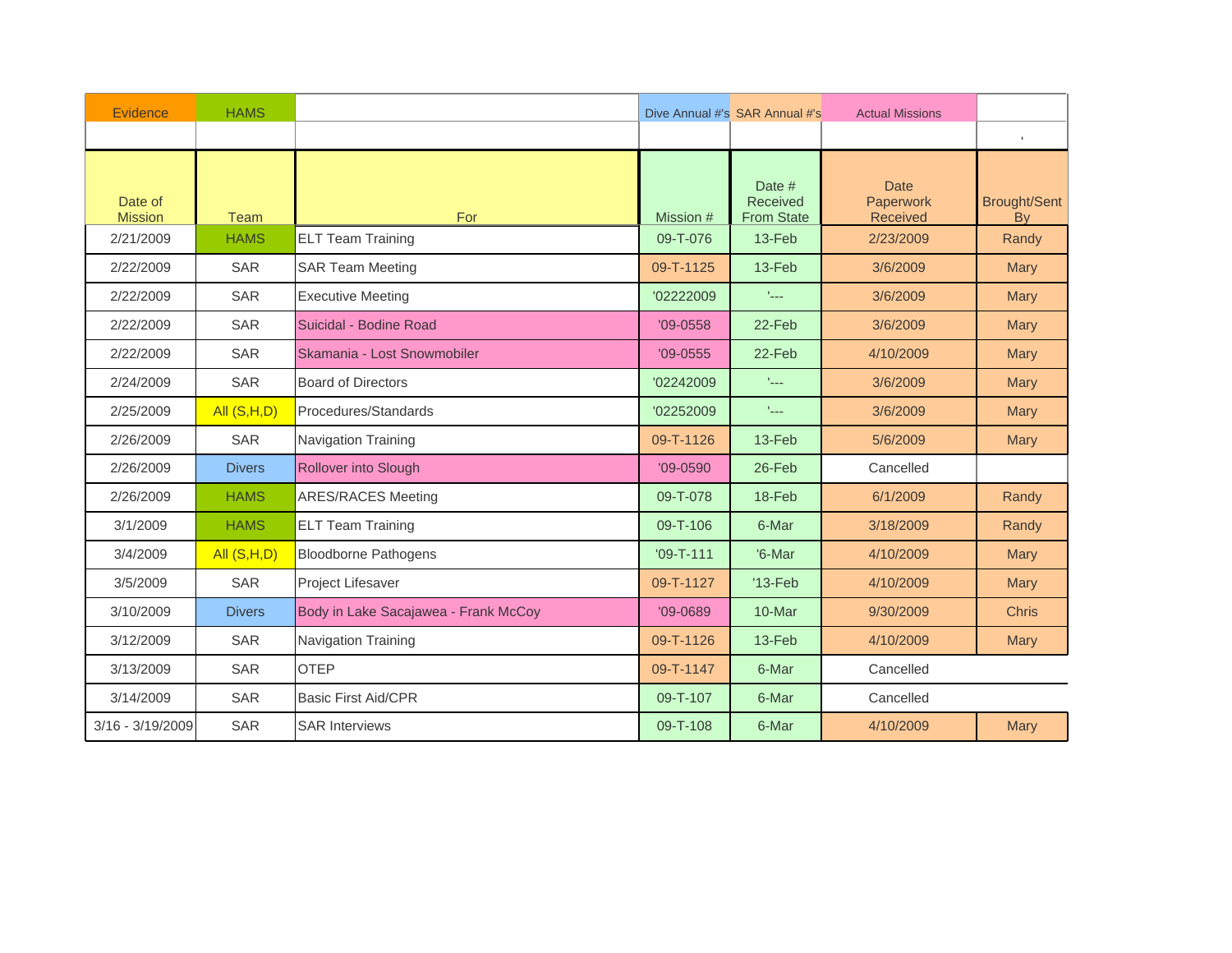| Evidence                  | <b>HAMS</b>       |                                                          | Dive Annual #'s SAR Annual #'s<br><b>Actual Missions</b> |                                         |                                             |                           |
|---------------------------|-------------------|----------------------------------------------------------|----------------------------------------------------------|-----------------------------------------|---------------------------------------------|---------------------------|
|                           |                   |                                                          |                                                          |                                         |                                             | $\mathbb{L}$              |
| Date of<br><b>Mission</b> | Team              | For                                                      | Mission #                                                | Date #<br>Received<br><b>From State</b> | <b>Date</b><br>Paperwork<br><b>Received</b> | <b>Brought/Sent</b><br>By |
| 3/17/2009                 | <b>Divers</b>     | Dive Team Meeting                                        | 09-T-1107                                                | $'26$ -Jan                              | 4/28/2009                                   | <b>Chris</b>              |
| 3/18/2009                 | All - SAR         | Crime Scene Preservation                                 | $'09 - T - 112$                                          | '6-Mar                                  | 4/10/2009                                   | <b>Mary</b>               |
| 3/18/2009                 | <b>All - HAMS</b> | <b>Crime Scene Preservation</b>                          | $'09-T-112$                                              | '6-Mar                                  | 3/19/2009                                   | Randy                     |
| 3/19/2009                 | <b>Divers</b>     | Vehicle in Toutle River                                  | $'09-0760$                                               | '19-Mar                                 | 4/28/2009                                   | <b>Chris</b>              |
| 3/22/2009                 | <b>Divers</b>     | Dive Monthly Training - Kelso Gaither Pool Skills Review | 09-T-1108                                                | $'26$ -Jan                              | 4/28/2009                                   | <b>Chris</b>              |
| 3/22/2009                 | SAR               | <b>SAR Team Meeting</b>                                  | 09-T-1125                                                | $13-Feb$                                | 4/10/2009                                   | Mary                      |
| 3/23/2009                 | AII               | <b>SAR Council Meeting</b>                               | 09-T-1148                                                | '6-Mar                                  | 3/24/2009                                   | <b>MIke</b>               |
| 3/25/2009                 | <b>SAR</b>        | Introduction to SAR                                      | 09-T-110                                                 | '6-Mar                                  | 5/6/2009                                    | <b>Mary</b>               |
| 3/26/2009                 | <b>HAMS</b>       | <b>ARES/RACES Meeting</b>                                | 09-T-134                                                 | 13-Mar                                  | 3/26/2009                                   | Randy                     |
| 3/26/2009                 | <b>SAR</b>        | Navigation Training                                      | 09-T-1126                                                | 13-Feb                                  | Cancelled                                   |                           |
| 4/1/2009                  | SAR               | <b>Evidence Search</b>                                   | 09-ES-009                                                | 1-Apr                                   | 4/6/2009                                    | Sharon                    |
| 4/2/2009                  | <b>SAR</b>        | Project Lifesaver                                        | 09-T-1127                                                | $'13-Feb$                               | 5/6/2009                                    | Mary                      |
| 4/8/2009                  | All               | ICS100/NIMS700                                           | Albert                                                   | face.                                   | 5/6/2009                                    | <b>Mary</b>               |
| 4/10/2009                 | <b>HAMS</b>       | <b>ELT Team Training</b>                                 | 09-T-160                                                 | 2-Apr                                   | 4/13/2009                                   | Randy                     |
| 4/11/2009                 | <b>SAR</b>        | <b>Tracking Training</b>                                 | 09-T-1149                                                | '6-Mar                                  | 5/6/2009                                    | <b>Mary</b>               |
| 4/13/2009                 | <b>Divers</b>     | Dive Team Meeting                                        | 09-T-1107                                                | $'26$ -Jan                              | 6/23/2009                                   | <b>Chris</b>              |
| 4/15/2009                 | <b>SAR</b>        | Train-the-Trainer                                        | 09-T-161                                                 | '2-Apr                                  | 5/6/2009                                    | <b>Mary</b>               |
| 4/18/2009                 | <b>HAMS</b>       | <b>ELT Practice</b>                                      | '04182009                                                | $\mathcal{L}_{\text{max}}$              | 4/18/2009                                   | Randy                     |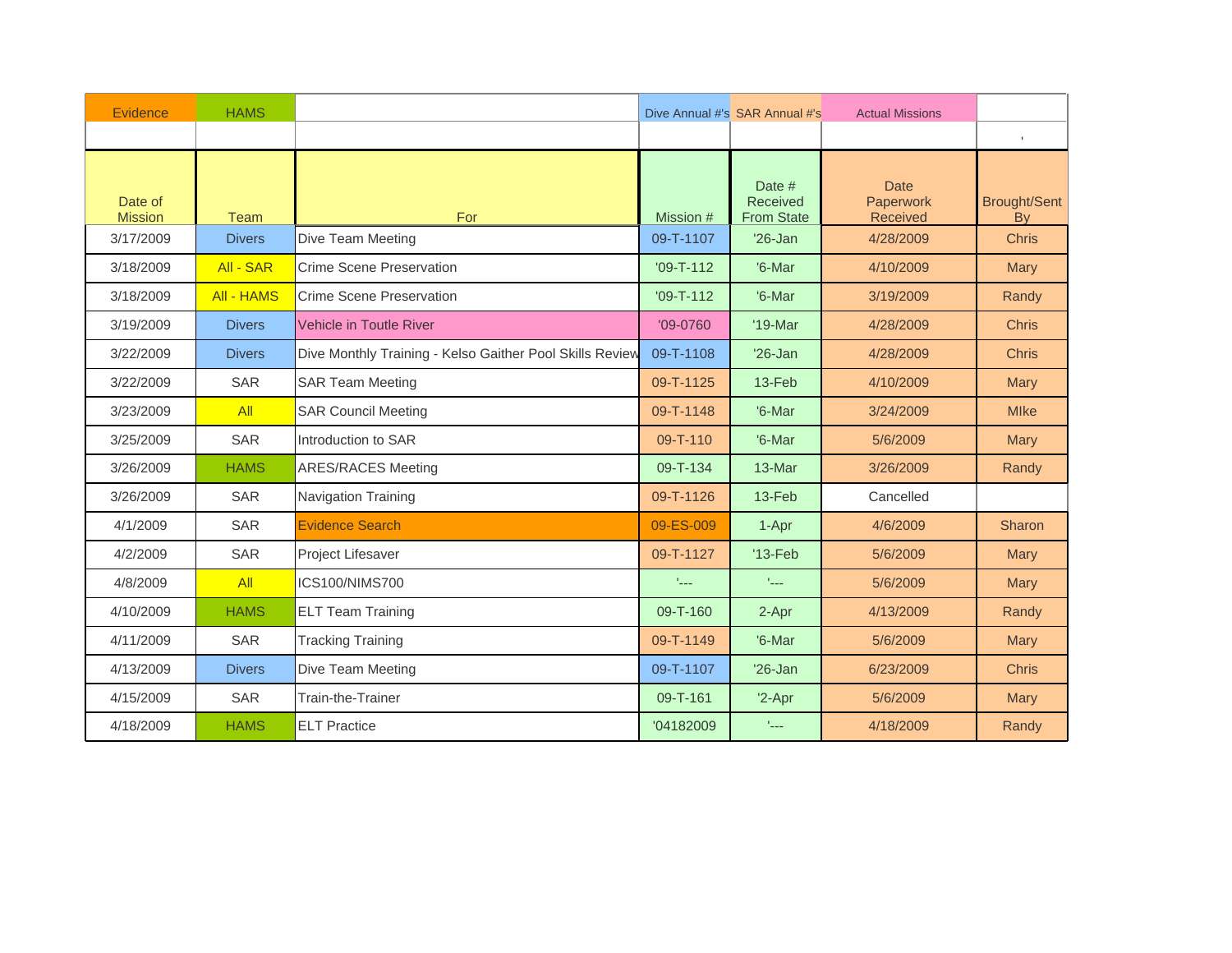| Evidence                  | <b>HAMS</b>   |                                                     | Dive Annual #'s SAR Annual #'s<br><b>Actual Missions</b> |                                         |                                      |                           |
|---------------------------|---------------|-----------------------------------------------------|----------------------------------------------------------|-----------------------------------------|--------------------------------------|---------------------------|
|                           |               |                                                     |                                                          |                                         |                                      | $\mathbb{L}$              |
| Date of<br><b>Mission</b> | Team          | For                                                 | Mission #                                                | Date #<br>Received<br><b>From State</b> | <b>Date</b><br>Paperwork<br>Received | <b>Brought/Sent</b><br>By |
| 4/18/2009                 | <b>Divers</b> | Dive Monthly Training - Mock Mission                | 09-T-1108                                                | $'26$ -Jan                              | Cancelled                            |                           |
| 4/21/2009                 | <b>SAR</b>    | Evidence Search - Kalama River Road                 | 09-ES-0010                                               | $'20-Apr$                               | 4/23/2009                            | <b>Darren</b>             |
| 4/23/2009                 | <b>SAR</b>    | <b>Water Awareness</b>                              | 09-T-162                                                 | $'2-Apr$                                | 6/23/2009                            | <b>Mary</b>               |
| 4/23/2009                 | <b>HAMS</b>   | <b>ARES/RACES Meeting</b>                           | 09-T-182                                                 | $'10-Apr$                               | 5/1/2009                             | Randy                     |
| 4/24/2009                 | <b>SAR</b>    | <b>Work Party</b>                                   | 09-T-1150                                                | '6-Mar                                  | Cancelled                            |                           |
| 4/25/2009                 | <b>SAR</b>    | <b>NASAR TECH II</b>                                | 09-T-109                                                 | '6-Mar                                  | 5/6/2009                             | Mary                      |
| 4/25/2009                 | <b>SAR</b>    | <b>PR</b> - March of Dimes                          | 09-T-113                                                 | '6-Mar                                  | 5/6/2009                             | Mary                      |
| 4/26/2009                 | <b>SAR</b>    | <b>SAR Team Meeting</b>                             | 09-T-1125                                                | 13-Feb                                  | 5/6/2009                             | <b>Mary</b>               |
| 4/30/2009                 | SAR           | Project Lifesaver                                   | 09-T-1127                                                | $'13-Feb$                               | 5/6/2009                             | Mary                      |
| 5-1/2-2009                | <b>SAR</b>    | <b>PR</b> - Kessler Carnival                        | 09-T-114                                                 | 6-Mar                                   | Cancelled                            |                           |
| 5/5/2009                  | <b>SAR</b>    | <b>Tuesday Coordinators Mtg</b>                     | 09-T-1196                                                | 24-Apr                                  | 6/23/2009                            | <b>Mary</b>               |
| 5/6/2009                  | <b>SAR</b>    | <b>Work Party</b>                                   | 09-T-1150                                                | '6-Mar                                  | 6/20/2009                            | <b>Mary</b>               |
| 5/7/2009                  | <b>SAR</b>    | OTFP                                                | 09-T-1147                                                | 6-Mar                                   | Cancelled                            |                           |
| 5/9/2009                  | <b>SAR</b>    | All Day EMD Medical                                 | 09-T-279                                                 | $'5$ -Jun                               | Cancelled                            |                           |
| 5/11/2009                 | <b>Divers</b> | Dive Team Meeting                                   | 09-T-1107                                                | $'26$ -Jan                              | 6/9/2009                             | <b>Chris</b>              |
| 5/12/2009                 | <b>SAR</b>    | <b>Tuesday Coordinators Mtg</b>                     | 09-T-1196                                                | 24-Apr                                  | 6/20/2009                            | <b>Mary</b>               |
| 5/17/2009                 | <b>Divers</b> | Dive Monthly Training - Practice Dive Skills Review | 09-T-1108                                                | $'26$ -Jan                              | 6/9/2009                             | <b>Chris</b>              |
| 5/19/2009                 | SAR           | Overdue 17 year old - 4200 Line                     | $'09-1434$                                               | 19-May                                  | 6/20/2009                            | <b>Mary</b>               |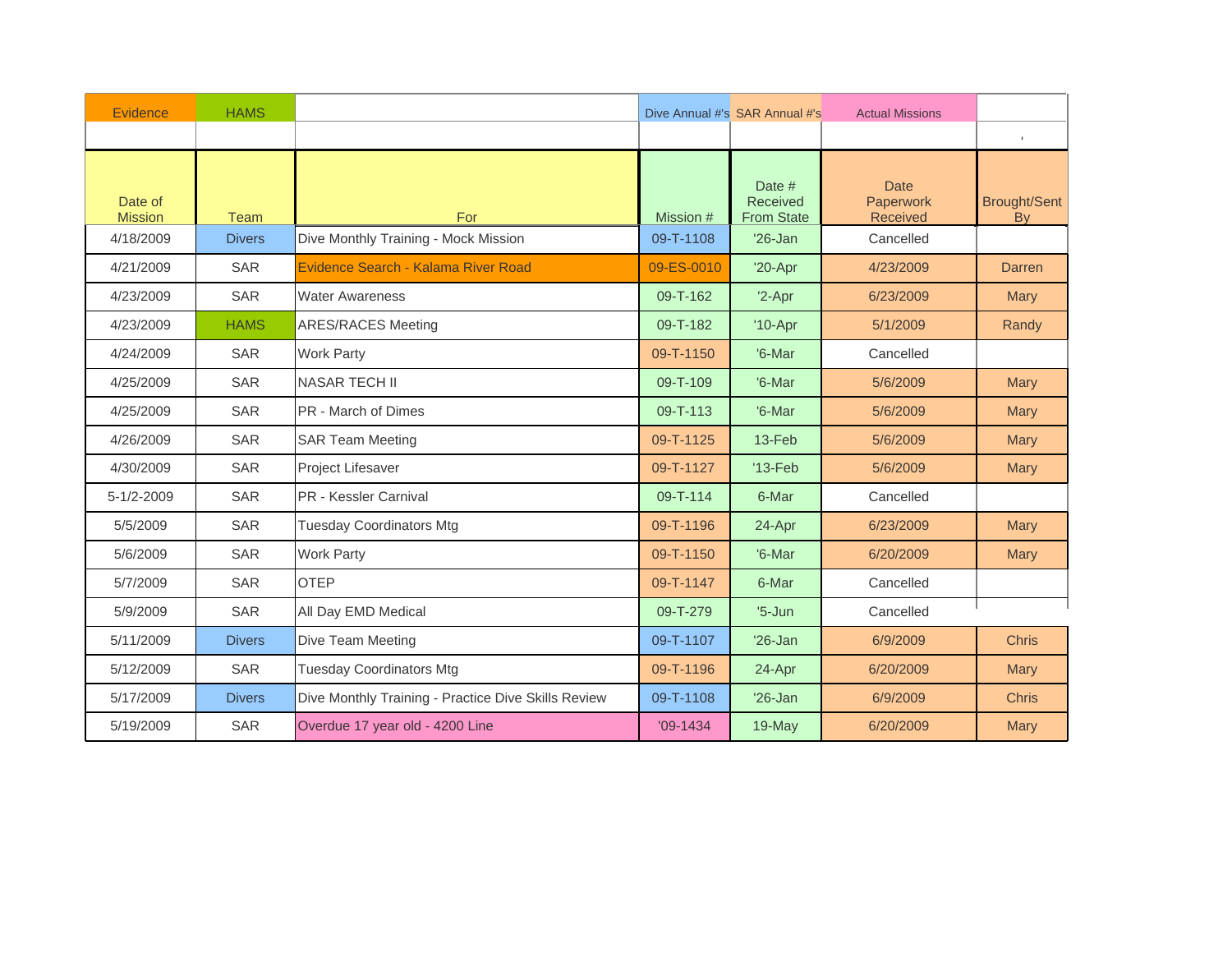| Evidence                  | <b>HAMS</b>   |                                          |            | Dive Annual #'s SAR Annual #'s          | <b>Actual Missions</b>               |                                  |
|---------------------------|---------------|------------------------------------------|------------|-----------------------------------------|--------------------------------------|----------------------------------|
|                           |               |                                          |            |                                         |                                      | $\mathbb{L}$                     |
| Date of<br><b>Mission</b> | <b>Team</b>   | For                                      | Mission #  | Date #<br>Received<br><b>From State</b> | <b>Date</b><br>Paperwork<br>Received | <b>Brought/Sent</b><br><b>By</b> |
| 5/19/2009                 | <b>SAR</b>    | <b>Tuesday Coordinators Mtg</b>          | 09-T-1196  | 24-Apr                                  | Cancelled                            |                                  |
| 5/20/2009                 | <b>SAR</b>    | <b>Work Party</b>                        | 09-T-1150  | '6-Mar                                  | Cancelled                            |                                  |
| 5/22/2009                 | <b>Divers</b> | Possible body in Cowlitz                 | $'09-1463$ | $'22$ -May                              | 9/30/2009                            | <b>Chris</b>                     |
| 5/22/2009                 | <b>HAMS</b>   | <b>ELT Team Training</b>                 | 09-T-280   | $'5$ -Jun                               | 6/9/2009                             | Randy                            |
| 5/26/2009                 | SAR           | <b>Tuesday Coordinators Mtg</b>          | 09-T-1196  | 24-Apr                                  | 6/20/2009                            | <b>Mary</b>                      |
| 5/26/2009                 | <b>Divers</b> | Aluminum Boat Floating in Coweeman River | $'09-1501$ | '26-May                                 | Cancelled                            |                                  |
| 5/28/2009                 | <b>HAMS</b>   | <b>ARES/RACES Meeting</b>                | 09-T-281   | 5-Jun                                   | 6/9/2009                             | Randy                            |
| 5/30/2009                 | SAR           | Water Awareness/Boat Operations          | 09-T-209   | 24-Apr                                  | 6/20/2009                            | <b>Mary</b>                      |
| 5/31/2009                 | <b>SAR</b>    | <b>SAR Team Meeting</b>                  | 09-T-1125  | 13-Feb                                  | 7/1/2009                             | Mary                             |
| 6/2/2009                  | <b>SAR</b>    | <b>Tuesday Coordinators Mtg</b>          | 09-T-1196  | 24-Apr                                  | 6/20/2009                            | Mary                             |
| 6/4/2009                  | <b>Divers</b> | <b>Ultralight plane in Cowlitz River</b> | $'09-1606$ | $'4-Jun$                                | Cancelled                            |                                  |
| 6/6/2009                  | <b>Divers</b> | Car in slough                            | $'09-1636$ | $'6$ -Jun                               | 6/9/2009                             | <b>Chris</b>                     |
| 6/8/2009                  | <b>Divers</b> | Dive Team Meeting                        | 09-T-1107  | $'26$ -Jan                              | 7/13/2009                            | <b>Chris</b>                     |
| 6/9/2009                  | <b>SAR</b>    | <b>Tuesday Coordinators Mtg</b>          | 09-T-1196  | 24-Apr                                  | 6/24/2009                            | <b>Mary</b>                      |
| 6/10/2009                 | SAR           | <b>Bloodborne Pathogens</b>              | '06102009  | tale.                                   | 7/1/2009                             | <b>Mary</b>                      |
| 6/12/2009                 | <b>Divers</b> | Rubber Raft in Lake Sacajawea            | $'09-1704$ | $'12$ -Jun                              | 7/16/2009                            | <b>Chris</b>                     |
| 6/13/2009                 | <b>SAR</b>    | Overdue 10 year old - near Skamania      | $'09-1723$ | $'13$ -Jun                              | Cancelled                            |                                  |
| 6/14/2009                 | <b>SAR</b>    | Alzheimers Walkaway - Willow Point Loop  | $'09-1766$ | $'14$ -Jun                              | 7/1/2009                             | <b>Mary</b>                      |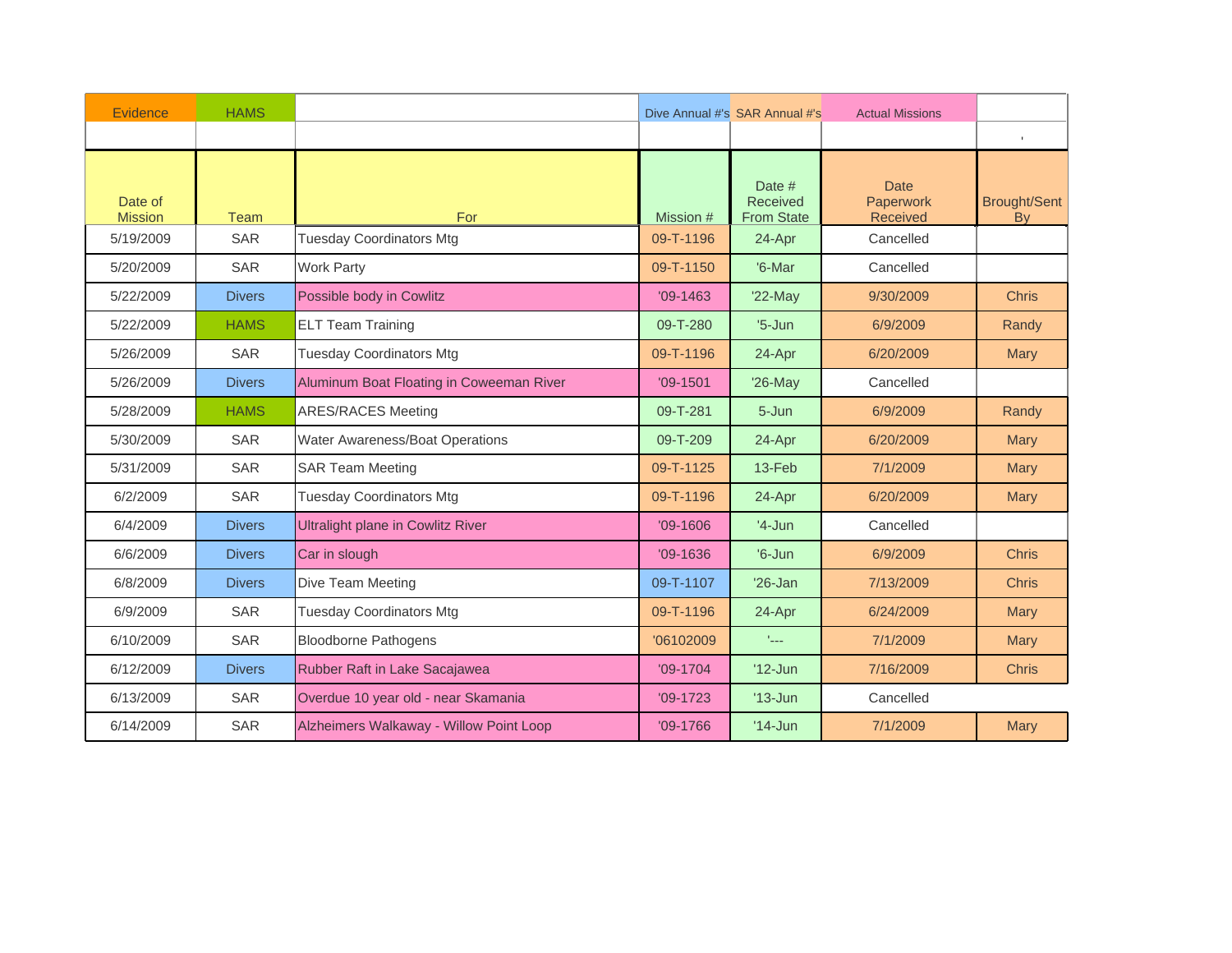| Evidence                  | <b>HAMS</b>   |                                                     |                 | Dive Annual #'s SAR Annual #'s<br><b>Actual Missions</b> |                                             |                           |
|---------------------------|---------------|-----------------------------------------------------|-----------------|----------------------------------------------------------|---------------------------------------------|---------------------------|
|                           |               |                                                     |                 |                                                          |                                             | $\mathbb{L}$              |
| Date of<br><b>Mission</b> | Team          | For                                                 | Mission #       | Date #<br>Received<br><b>From State</b>                  | <b>Date</b><br>Paperwork<br><b>Received</b> | <b>Brought/Sent</b><br>By |
| 6/14/2009                 | <b>HAMS</b>   | Alzheimers Walkaway - Willow Point Loop             | $'09-1766$      | $'14$ -Jun                                               | 6/23/2009                                   | Randy                     |
| 6/14/2009                 | <b>SAR</b>    | <b>Basic Boat Operations</b>                        | 09-T-283        | $'5$ -Jun                                                | 7/1/2009                                    | <b>Mary</b>               |
| 6/14/2009                 | <b>Divers</b> | Dive Monthly Training - Practice Dive Skills Review | 09-T-1108       | $'26$ -Jan                                               | 7/13/2009                                   | <b>Chris</b>              |
| 6/16/2009                 | <b>SAR</b>    | <b>Tuesday Coordinators Mtg</b>                     | 09-T-1196       | 24-Apr                                                   | Cancelled                                   |                           |
| 6/18/2009                 | <b>SAR</b>    | Project Lifesaver                                   | 09-T-1127       | $'13-Feb$                                                | 7/1/2009                                    | <b>Mary</b>               |
| 6-18/20-2009              | <b>SAR</b>    | <b>Firearm Safety</b>                               | 09-T-284        | 5-Jun                                                    | Cancelled                                   |                           |
| 6/19/2009                 | <b>SAR</b>    | <b>Basic First Aid/CPR</b>                          | 09-T-285        | 5-Jun                                                    | 7/1/2009                                    | <b>Mary</b>               |
| 6/20/2009                 | <b>SAR</b>    | <b>Tracking Training</b>                            | 09-T-282        | $'5$ -Jun                                                | Cancelled                                   |                           |
| 6/20/2009                 | <b>HAMS</b>   | Tour de Blast                                       | '06202009       | face.                                                    | 6/23/2009                                   | Randy                     |
| 6/22/2009                 | <b>Divers</b> | Vehicle in Slough - Kalama River Road               | $'09-1867$      | $'22$ -Jun                                               | 7/16/2009                                   | <b>Chris</b>              |
| 6/23/2009                 | <b>SAR</b>    | <b>Tuesday Coordinators Mtg</b>                     | 09-T-1196       | 24-Apr                                                   | Cancelled                                   |                           |
| 6/24/2009                 | All           | <b>SAR Council Meeting</b>                          | 09-T-1148       | '6-Mar                                                   | 6/25/2009                                   | Lori                      |
| 6/25/2009                 | <b>SAR</b>    | <b>Basic First Aid/CPR</b>                          | 09-T-285        | 5-Jun                                                    | 7/1/2009                                    | <b>Mary</b>               |
| 6/25/2009                 | <b>HAMS</b>   | <b>ARES/RACES Meeting</b>                           | '06252009       | $\mathbb{L}_{\text{max}}$                                | 7/1/2009                                    | Randy                     |
| 6/27/2009                 | <b>SAR</b>    | Lewis River Falls Hike                              | $'09 - T - 288$ | 8-Jun                                                    | 7/1/2009                                    | <b>Mary</b>               |
| 6/27/2009                 | <b>Divers</b> | Rocky Point - Kayaker in Trouble                    | $'09-1938$      | 27-Jun                                                   | 7/16/2009                                   | <b>Chris</b>              |
| 6/28/2009                 | <b>Divers</b> | Vehicle in Willow Grove Slough                      | $'09-1944$      | $28 - Jun$                                               | 7/16/2009                                   | <b>Chris</b>              |
| 6/28/2009                 | <b>SAR</b>    | <b>SAR Team Meeting</b>                             | 09-T-1125       | $13-Feb$                                                 | 7/1/2009                                    | <b>Mary</b>               |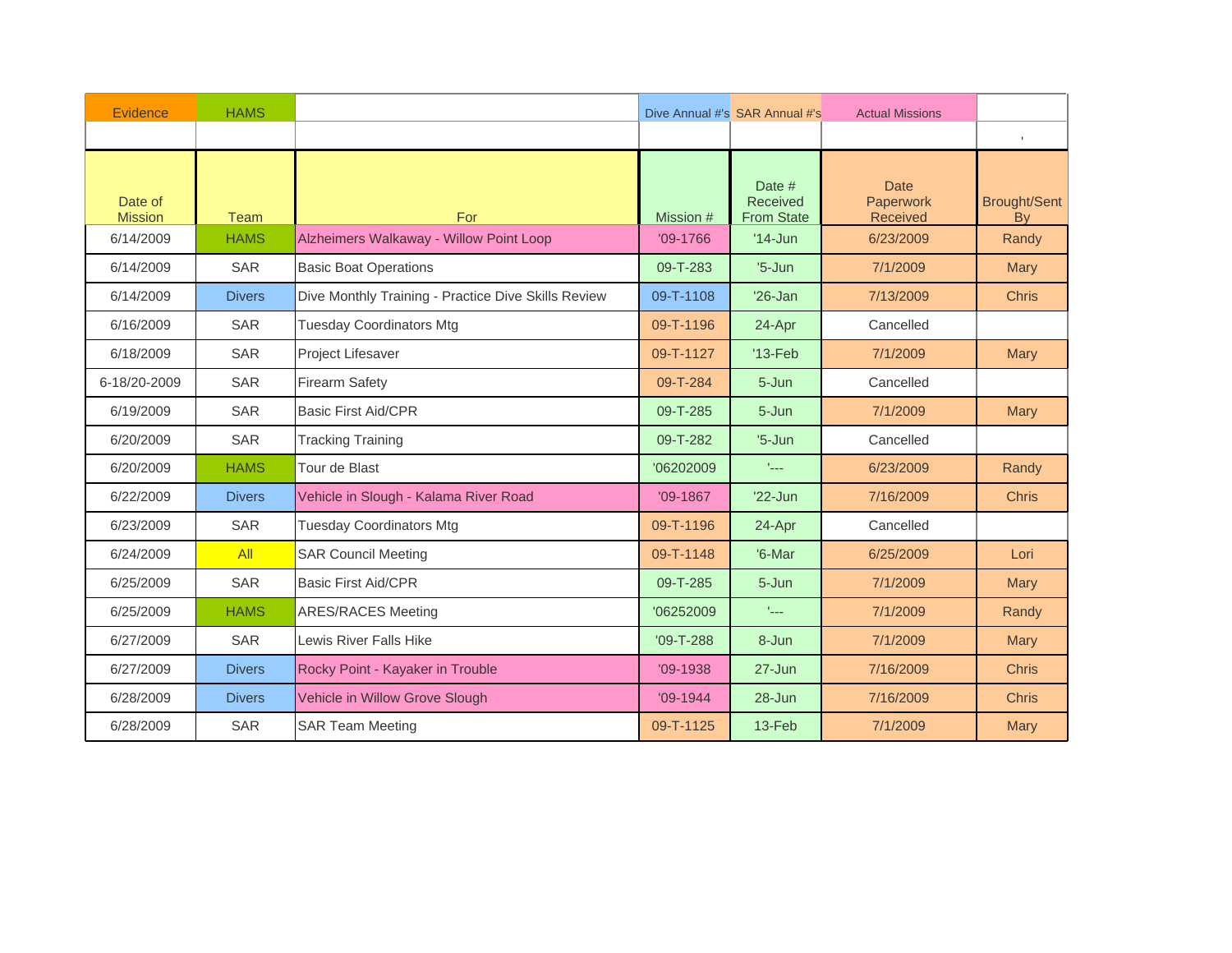| Evidence                  | <b>HAMS</b>   |                                                      | Dive Annual #'s SAR Annual #'s<br><b>Actual Missions</b> |                                         |                                             |                           |
|---------------------------|---------------|------------------------------------------------------|----------------------------------------------------------|-----------------------------------------|---------------------------------------------|---------------------------|
|                           |               |                                                      |                                                          |                                         |                                             | $\mathbb{L}$              |
| Date of<br><b>Mission</b> | Team          | For                                                  | Mission #                                                | Date #<br>Received<br><b>From State</b> | <b>Date</b><br>Paperwork<br><b>Received</b> | <b>Brought/Sent</b><br>By |
| 6/28/2009                 | <b>Divers</b> | Lewis River canoe accident (drowning)                | $'09-1961$                                               | 28-Jun                                  | 9/30/2009                                   | <b>Chris</b>              |
| 6/29/2009                 | <b>SAR</b>    | Grays Harbor - Missing 10 Year Old                   | $'09-1927$                                               | $29 - Jun$                              | 7/28/2009                                   | <b>Mary</b>               |
| 6/30/2009                 | <b>SAR</b>    | <b>Tuesday Coordinators Mtg</b>                      | 09-T-1196                                                | 24-Apr                                  | Cancelled                                   |                           |
| 7/2/2009                  | <b>SAR</b>    | Project Lifesaver                                    | 09-T-1127                                                | $'13-Feb$                               | 7/21/2009                                   | <b>Mary</b>               |
| 7/3/2009                  | <b>SAR</b>    | Skamania - Lost hikers                               | $'09 - 2029$                                             | $3 -$ Jul                               | 7/21/2009                                   | <b>Mary</b>               |
| 7/7/2009                  | <b>SAR</b>    | <b>Tuesday Coordinators Mtg</b>                      | 09-T-1196                                                | 24-Apr                                  | Cancelled                                   |                           |
| 7/11/2009                 | <b>SAR</b>    | <b>OTEP</b>                                          | 09-T-1147                                                | 6-Mar                                   | 7/22/2009                                   | <b>Mary</b>               |
| 7/12/2009                 | <b>SAR</b>    | <b>SAR Raft Training</b>                             | 09-T-328                                                 | 24-Jun                                  | 7/22/2009                                   | <b>Mary</b>               |
| 7/12/2009                 | <b>Divers</b> | Vehicle in slough - Woodland                         | $'09 - 2154$                                             | $12$ -Jul                               | 7/13/2009                                   | <b>Chris</b>              |
| 7/13/2009                 | <b>Divers</b> | Dive Team Meeting                                    | 09-T-1107                                                | $'26$ -Jan                              | 12/3/2009                                   | <b>Chris</b>              |
| 7/14/2009                 | <b>SAR</b>    | <b>Tuesday Coordinators Mtg</b>                      | 09-T-1196                                                | 24-Apr                                  | 7/22/2009                                   | <b>Mary</b>               |
| 7/17-18/2009              | <b>Divers</b> | Drowning, Cowlitz, Allen Heck                        | $'09 - 2223$                                             | $'17$ -Jul                              | 9/30/2009                                   | <b>Chris</b>              |
| 7/17-18/2009              | <b>SAR</b>    | Drowning, Cowlitz, Allen Heck                        | $'09 - 2223$                                             | $'17$ -Jul                              | 7/22/2009                                   | <b>Mary</b>               |
| 7/18/2009                 | <b>SAR</b>    | <b>Work Party</b>                                    | 09-T-1150                                                | '6-Mar                                  | Cancelled                                   |                           |
| 7/18/2009                 | <b>SAR</b>    | Mt. St. Helens Hike                                  | '07182009                                                | face.                                   | 8/27/2009                                   | <b>Mary</b>               |
| 7/19/2009                 | <b>Divers</b> | <b>Body in Cowlitz River</b>                         | $'09 - 2260$                                             | $'19$ -Jul                              |                                             |                           |
| 7/21/2009                 | SAR           | <b>Tuesday Coordinators Mtg</b>                      | 09-T-1196                                                | 24-Apr                                  | Cancelled                                   |                           |
| 7/21-22/2009              | <b>Divers</b> | Drowning, Cottonwood Island, Jake Woods XREF 09-2478 | $'09 - 2282$                                             | $21 -$ Jul                              | 9/30/2009                                   | <b>Chris</b>              |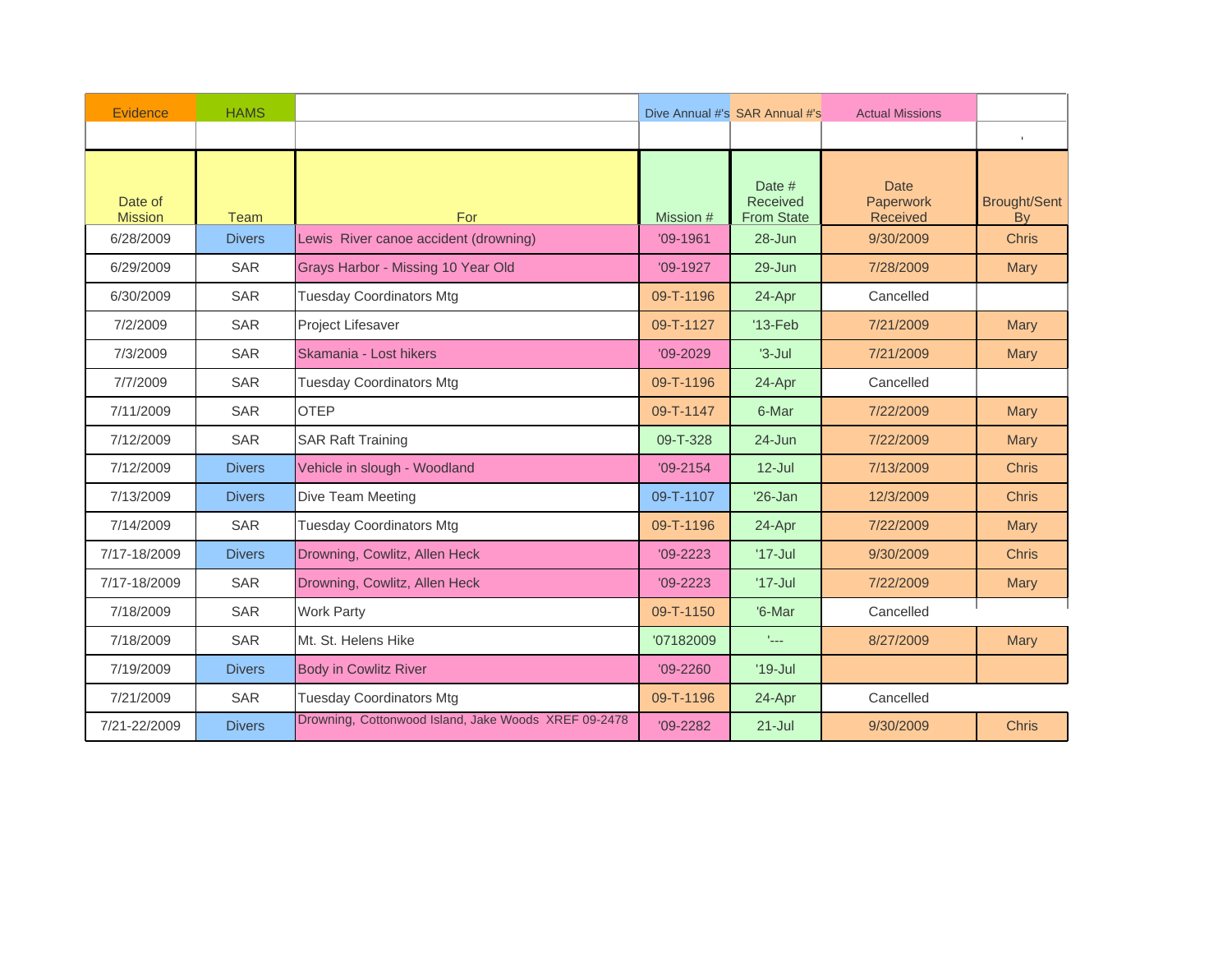| Evidence                  | <b>HAMS</b>         |                                            | Dive Annual #'s SAR Annual #'s<br><b>Actual Missions</b> |                                         |                                             |                           |
|---------------------------|---------------------|--------------------------------------------|----------------------------------------------------------|-----------------------------------------|---------------------------------------------|---------------------------|
|                           |                     |                                            |                                                          |                                         |                                             | $\mathbb{L}$              |
| Date of<br><b>Mission</b> | Team                | For                                        | Mission #                                                | Date #<br>Received<br><b>From State</b> | <b>Date</b><br>Paperwork<br><b>Received</b> | <b>Brought/Sent</b><br>By |
| 7/21-22/2009              | <b>SAR</b>          | Drowning, Cottonwood Island, Jake Woods    | $'09 - 2282$                                             | $21 -$ Jul                              | 8/11/2009                                   | <b>Mary</b>               |
| 7/23/2009                 | <b>HAMS</b>         | <b>ARES/RACES Meeting</b>                  | 09-T-363                                                 | $16 -$ Jul                              | 7/30/2009                                   | Randy                     |
| 7/24/2009                 | <b>Divers</b>       | Dive Monthly Training - Horseshoe Lake     | 09-T-1108                                                | $'26$ -Jan                              | 9/30/2009                                   | <b>Chris</b>              |
| 7/24/2009                 | <b>SAR</b>          | Dive Monthly Training - Horseshoe Lake     | 09-T-1108                                                | $'26$ -Jan                              | 8/11/2009                                   | Mary                      |
| 7/24/2009                 | <b>SAR</b>          | Missing Hiker, 8100 Road                   | $'09 - 2331$                                             | $'23$ -Jul                              | Cancelled                                   |                           |
| 7/25/2009                 | <b>SAR</b>          | PR - Mother/Son Event                      | 09-T-115                                                 | '6-Mar                                  | 10/28/2009                                  | Mary                      |
| 7/26/2009                 | <b>SAR</b>          | <b>SAR Team Meeting</b>                    | 09-T-1125                                                | $13-Feb$                                | 8/11/2009                                   | <b>Mary</b>               |
| 7/28/2009                 | <b>SAR</b>          | <b>Tuesday Coordinators Mtg</b>            | 09-T-1196                                                | 24-Apr                                  | Cancelled                                   |                           |
| 7/28/2009                 | <b>Divers</b>       | Drowning - Willow Grove 22 year old        | $'09 - 2402$                                             | $28 -$ Jul                              | 9/30/2009                                   | <b>Chris</b>              |
| 7/28/2009                 | <b>SAR</b>          | Drowning - Willow Grove 22 year old        | $'09 - 2402$                                             | 28-Jul                                  | 8/11/2009                                   | <b>Mary</b>               |
| 7/29/2009                 | <b>Divers</b>       | Missing rafter on Cowlitz                  | $'09 - 2415$                                             | 29-Jul                                  | 9/30/2009                                   | <b>Chris</b>              |
| 7/29/2009                 | <b>Divers</b>       | Missing swimmer on Columbia                | $'09 - 2421$                                             | $29 -$ Jul                              | Cancelled                                   |                           |
| 7/29/2009                 | <b>SAR</b>          | PR - Fair                                  | '07292009                                                | faas.                                   | 8/11/2009                                   | <b>Mary</b>               |
| 7/30/2009                 | <b>Health Dept?</b> | Medical Reserve Corps Orientation Training | 09-T-376                                                 | 24-Jul                                  | 10/2/2009                                   | Jerusha                   |
| 7/30/2009                 | <b>SAR</b>          | PR - Fair                                  | '07302009                                                | $\mathbb{L}_{\text{max}}$               | 8/11/2009                                   | <b>Mary</b>               |
| 7/31/2009                 | <b>HAMS</b>         | <b>ELT Team Training</b>                   | 09-T-364                                                 | $16$ -Jul                               | 8/21/2009                                   | Randy                     |
| 7/31/2009                 | <b>SAR</b>          | PR - Fair                                  | '07312009                                                | face.                                   | 8/11/2009                                   | <b>Mary</b>               |
| 8/1/2009                  | <b>SAR</b>          | PR - Fair                                  | '08012009                                                | $\mathcal{L}_{\text{max}}$              | 8/11/2009                                   | <b>Mary</b>               |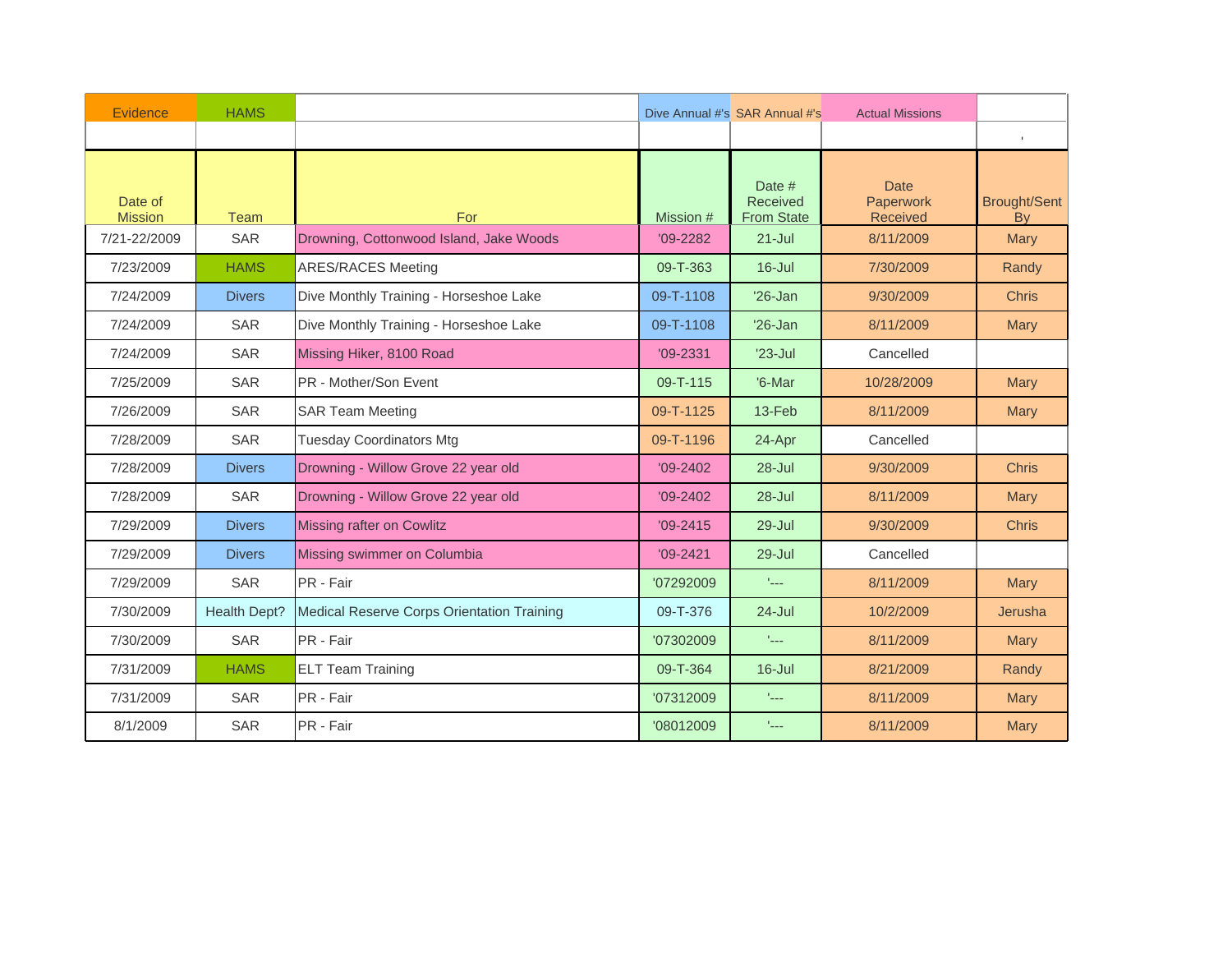| Evidence                  | <b>HAMS</b>   |                                                     | Dive Annual #'s SAR Annual #'s<br><b>Actual Missions</b> |                                         |                                             |                                  |
|---------------------------|---------------|-----------------------------------------------------|----------------------------------------------------------|-----------------------------------------|---------------------------------------------|----------------------------------|
|                           |               |                                                     |                                                          |                                         |                                             | $\mathbf{I}$                     |
| Date of<br><b>Mission</b> | <b>Team</b>   | For                                                 | Mission #                                                | Date #<br>Received<br><b>From State</b> | <b>Date</b><br>Paperwork<br><b>Received</b> | <b>Brought/Sent</b><br><b>By</b> |
| 8/1/2009                  | <b>Divers</b> | Body Recovery - Jake Woods XREF 09-2282             | $'09 - 2478$                                             | 1-Aug                                   | 10/13/2009                                  | <b>Chris</b>                     |
| 8/3/2009                  | <b>Divers</b> | Boat sinking on Columbia                            | $'09 - 2508$                                             | 3-Aug                                   | 9/30/2009                                   | <b>Chris</b>                     |
| 8/4/2009                  | <b>SAR</b>    | <b>Tuesday Coordinators Mtg</b>                     | 09-T-1196                                                | 24-Apr                                  | Cancelled                                   |                                  |
| 8/4/2009                  | <b>HAMS</b>   | National Night Out                                  | 09-T-374                                                 | $24 -$ Jul                              | 8/21/2009                                   | Randy                            |
| 8/5/2009                  | <b>SAR</b>    | Defensive Driving                                   | '08052009                                                | tale.                                   | 8/11/2009                                   | <b>Mary</b>                      |
| 8/5/2009                  | <b>SAR</b>    | Hurt motorcyclist                                   | $'09 - 2552$                                             | $'5$ -Aug                               | 8/11/2009                                   | <b>Mary</b>                      |
| 8/6/2009                  | <b>SAR</b>    | Project Lifesaver                                   | 09-T-1127                                                | $'13-Feb$                               | 8/27/2009                                   | Mary                             |
| 8/9/2009                  | <b>SAR</b>    | Walkaway Dementia - John Kruse                      | $'09 - 2593$                                             | $'9-Auq$                                | 8/27/2009                                   | <b>Mary</b>                      |
| 8/10/2009                 | <b>Divers</b> | Dive Team Meeting                                   | 09-T-1107                                                | $'26$ -Jan                              | 9/18/2009                                   | <b>Chris</b>                     |
| 8/11/2009                 | <b>SAR</b>    | <b>Tuesday Coordinators Mtg</b>                     | 09-T-1196                                                | 24-Apr                                  | 8/27/2009                                   | <b>Mary</b>                      |
| 8/12/2009                 | <b>SAR</b>    | Hug a Tree                                          | 09-T-365                                                 | $16$ -Jul                               | 10/29/2009                                  | <b>Holly</b>                     |
| 8/13/2009                 | <b>SAR</b>    | <b>Hostage Scenario Training</b>                    | '08132009                                                | $\mathbb{L}_{\text{max}}$               | 8/27/2009                                   | Mary                             |
| 8/14/2009                 | <b>SAR</b>    | Yellow low-flying bi-plane                          | $'09 - 2668$                                             | 14-Aug                                  | 8/27/2009                                   | <b>Mary</b>                      |
| 8/14/2009                 | <b>HAMS</b>   | Yellow low-flying bi-plane                          | $'09 - 2668$                                             | 14-Aug                                  | 8/21/2009                                   | Randy                            |
| 8/15/2009                 | <b>SAR</b>    | Alzheimers Walkaway - Pauline Shelby                | $'09 - 2680$                                             | $15 - Aug$                              | 8/27/2009                                   | <b>Mary</b>                      |
| 8/18/2009                 | <b>SAR</b>    | <b>Tuesday Coordinators Mtg</b>                     | 09-T-1196                                                | 24-Apr                                  | Cancelled                                   |                                  |
| 8/21/2009                 | <b>Divers</b> | Dive Monthly Training - Practice Dive Skills Review | 09-T-1108                                                | $'26$ -Jan                              | 9/18/2009                                   | <b>Chris</b>                     |
| 8/23/2009                 | <b>SAR</b>    | <b>SAR Team Meeting</b>                             | 09-T-1125                                                | 13-Feb                                  | 9/9/2009                                    | <b>Mary</b>                      |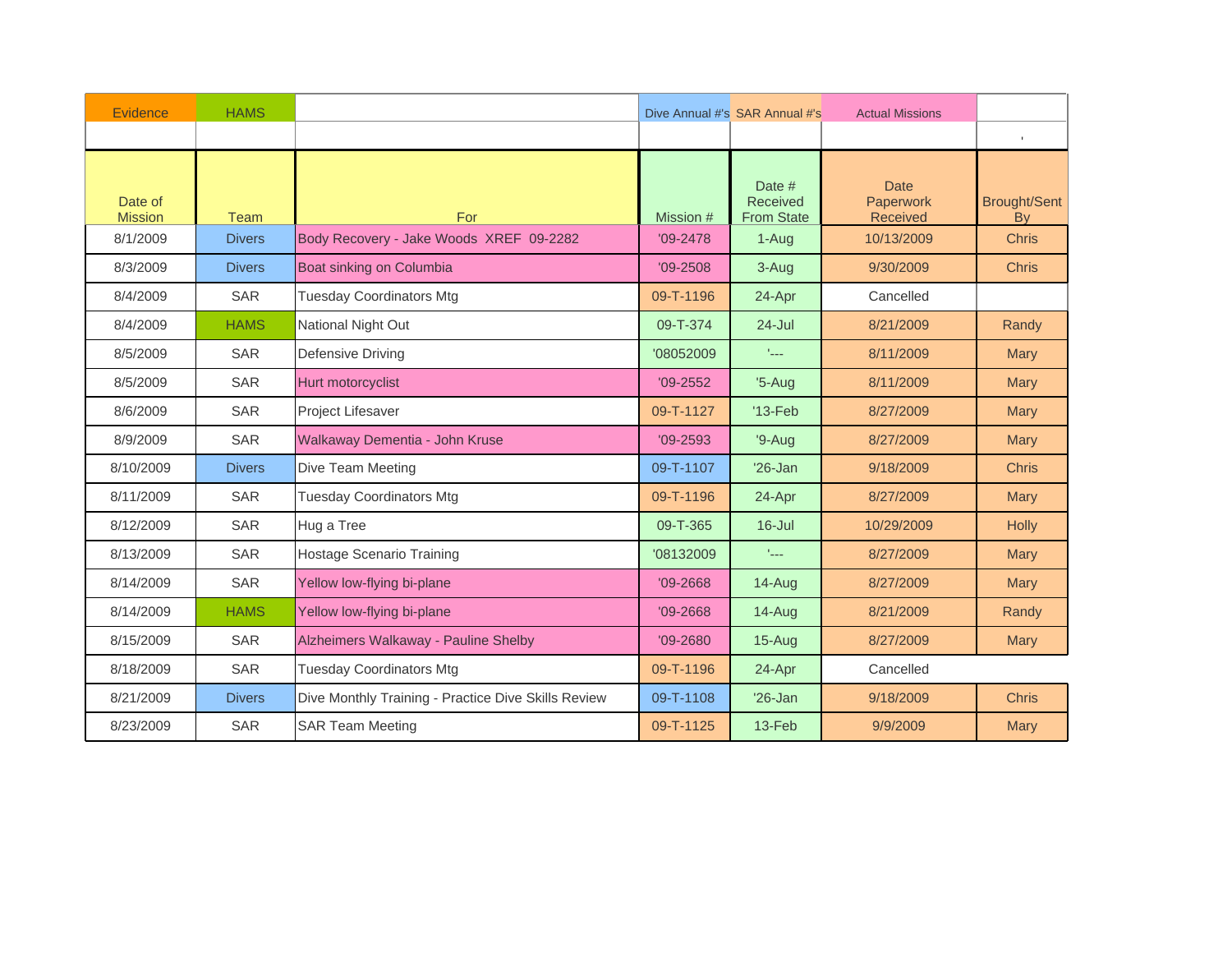| Evidence                  | <b>HAMS</b>   |                                                  | Dive Annual #'s SAR Annual #'s<br><b>Actual Missions</b> |                                         |                                             |                                  |
|---------------------------|---------------|--------------------------------------------------|----------------------------------------------------------|-----------------------------------------|---------------------------------------------|----------------------------------|
|                           |               |                                                  |                                                          |                                         |                                             | $\mathbb{L}$                     |
| Date of<br><b>Mission</b> | Team          | For                                              | Mission #                                                | Date #<br>Received<br><b>From State</b> | <b>Date</b><br>Paperwork<br><b>Received</b> | <b>Brought/Sent</b><br><b>By</b> |
| 8/24/2009                 | <b>SAR</b>    | <b>Work Party</b>                                | 09-T-1150                                                | '6-Mar                                  | Cancelled                                   |                                  |
| 8/24/2009                 | <b>HAMS</b>   | <b>Fiber Optic Phone Cut</b>                     | $'09-2782$                                               | $'24-Auq$                               | 9/8/2009                                    | Randy                            |
| 8/25/2009                 | <b>SAR</b>    | <b>Tuesday Coordinators Mtg</b>                  | 09-T-1196                                                | 24-Apr                                  | Cancelled                                   |                                  |
| 8/27/2009                 | <b>HAMS</b>   | <b>ARES/RACES Meeting</b>                        | 09-T-375                                                 | $24 -$ Jul                              | 9/8/2009                                    | Randy                            |
| 8/26/2009                 | <b>SAR</b>    | <b>SAR Applications</b>                          | 09-T-407                                                 | $'17$ -Aug                              | 10/28/2009                                  | <b>Mary</b>                      |
| 8/26/2009                 | <b>Divers</b> | Capsized boat and subject stranded - Silver Lake | $'09 - 2803$                                             | $'26$ -Aug                              | Cancelled                                   |                                  |
| 8/26/2009                 | <b>SAR</b>    | Retrieve stolen property                         | '09-ES-0041                                              | $'26$ -Aug                              | 9/9/2009                                    | Mary                             |
| 8/27/2009                 | <b>SAR</b>    | <b>Helo Training</b>                             | 09-T-366                                                 | $'16$ -Jul                              | 9/9/2009                                    | <b>Mary</b>                      |
| 8/31/2009                 | <b>SAR</b>    | Overdue male - Don Bunz                          | $'09 - 2870$                                             | $'31-Aug$                               | Cancelled                                   |                                  |
| 8/30-31/2009              | <b>SAR</b>    | <b>ISAR</b>                                      | 09-T-407                                                 | $'25-Sep$                               | Cancelled                                   |                                  |
| 9/1/2009                  | <b>SAR</b>    | <b>Tuesday Coordinators Mtg</b>                  | 09-T-1196                                                | 24-Apr                                  | Cancelled                                   |                                  |
| 9/3/2009                  | <b>SAR</b>    | Project Lifesaver                                | 09-T-1127                                                | $'13-Feb$                               | 10/29/2009                                  | <b>Holly</b>                     |
| 9/8/2009                  | <b>SAR</b>    | <b>Tuesday Coordinators Mtg</b>                  | 09-T-1196                                                | 24-Apr                                  | 10/28/2009                                  | <b>Mary</b>                      |
| 9/9/2009                  | <b>SAR</b>    | Radio Procedures (EOC)                           | $\mathbf{r}_{\text{max}}$                                | $\mathbf{r}_{\text{max}}$               | 10/29/2009                                  | <b>Holly</b>                     |
| 9/12/2009                 | <b>HAMS</b>   | Prepare Fair                                     | $'09 - T - 501$                                          | $'25-Sep$                               | 9/30/2009                                   | Randy                            |
| 9/12/2009                 | <b>SAR</b>    | Prepare Fair                                     | 09-T-501                                                 | $'25-Sep$                               | 10/28/2009                                  | <b>Mary</b>                      |
| 9/12/2009                 | <b>Divers</b> | Missing grouse hunter (Ron Ringbom)              | $'09-3029$                                               | $'12-Sep$                               | 9/18/2009                                   | Angie                            |
| $9/11 - 12 - 13/09$       | <b>SAR</b>    | <b>Tracking Training</b>                         | 09-T-1149                                                | '6-Mar                                  | 10/28/2009                                  | <b>Mary</b>                      |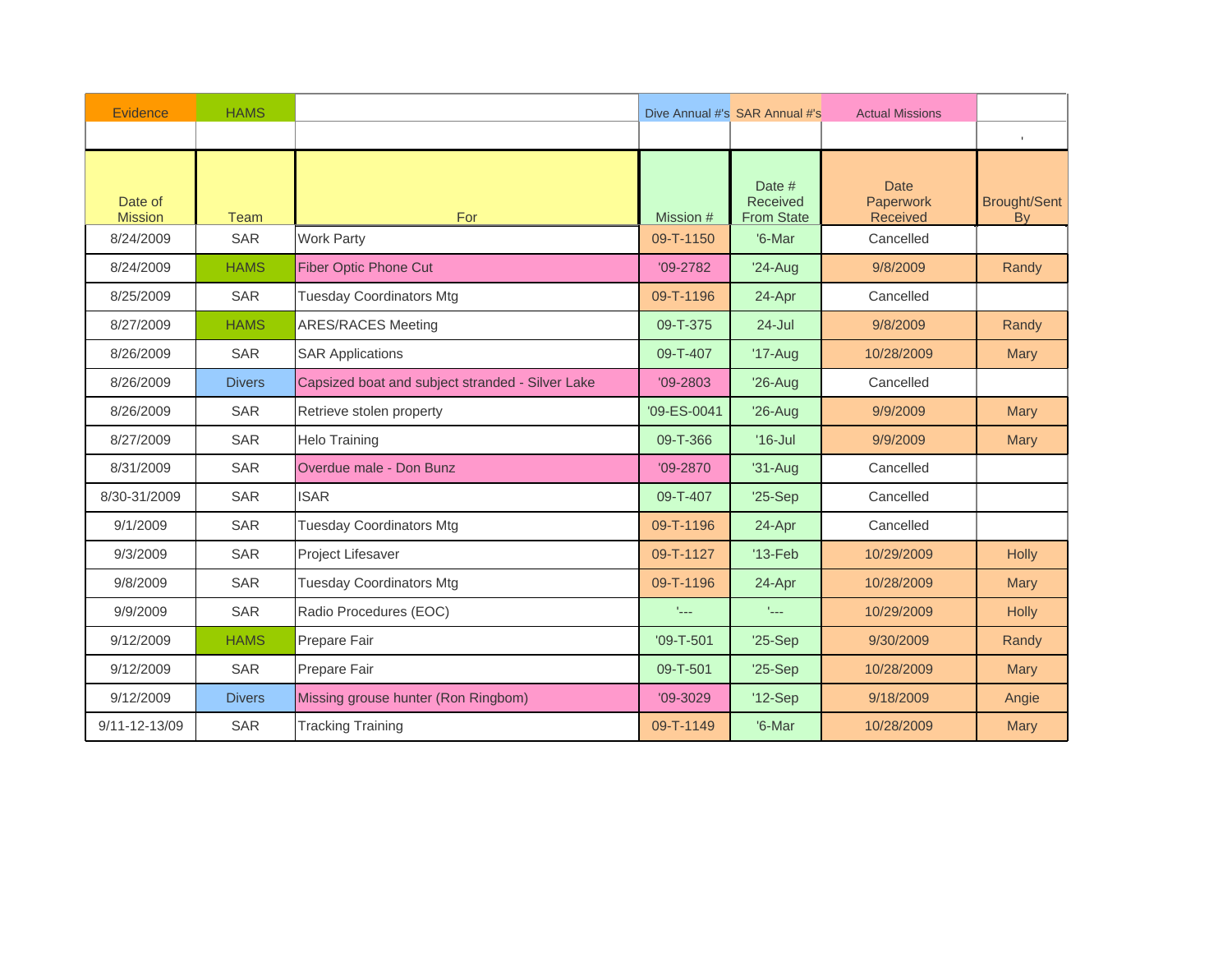| Evidence                  | <b>HAMS</b>   |                                                     | Dive Annual #'s SAR Annual #'s<br><b>Actual Missions</b> |                                         |                                      |                                  |
|---------------------------|---------------|-----------------------------------------------------|----------------------------------------------------------|-----------------------------------------|--------------------------------------|----------------------------------|
|                           |               |                                                     |                                                          |                                         |                                      | $\mathbb{L}$                     |
| Date of<br><b>Mission</b> | <b>Team</b>   | For                                                 | Mission #                                                | Date #<br>Received<br><b>From State</b> | <b>Date</b><br>Paperwork<br>Received | <b>Brought/Sent</b><br><b>By</b> |
| 9/14/2009                 | <b>Divers</b> | Dive Team Meeting                                   | 09-T-1107                                                | $'26$ -Jan                              | 9/18/2009                            | <b>Chris</b>                     |
| 9/15/2009                 | SAR           | <b>Tuesday Coordinators Mtg</b>                     | 09-T-1196                                                | 24-Apr                                  | Cancelled                            |                                  |
| 9/15/2009                 | <b>SAR</b>    | <b>OTEP</b>                                         | 09-T-1147                                                | 6-Mar                                   | 10/28/2009                           | Mary                             |
| 9/16-17/2009              | <b>SAR</b>    | <b>SAR Interviews</b>                               | 09-T-408                                                 | 17-Aug                                  | Cancelled                            |                                  |
| '9/17/2009                | SAR           | <b>Work Party</b>                                   | $'09 - T - 1150$                                         | $\mathcal{L}_{\text{max}}$              | 10/29/2009                           | <b>Holly</b>                     |
| 9/18/2009                 | <b>Divers</b> | Dive Monthly Training - Practice Dive Skills Review | 09-T-1108                                                | $'26$ -Jan                              |                                      |                                  |
| 9/20/2009                 | <b>HAMS</b>   | Leadership Meeting - State DEM                      | 09-T-1109                                                | $\mathcal{L}_{\text{max}}$              | 9/30/2009                            | Randy                            |
| 9/20/2009                 | <b>SAR</b>    | Pacific County Search for body - Naselle            | $'09-3075$                                               | '18-Sep                                 | 9/30/2009                            | <b>Mary</b>                      |
| 9/22/2009                 | <b>SAR</b>    | <b>Tuesday Coordinators Mtg</b>                     | 09-T-1196                                                | 24-Apr                                  | Cancelled                            |                                  |
| 9/23/2009                 | <b>HAMS</b>   | <b>First Aid</b>                                    | 09-T-473                                                 | $'10-Sep$                               | 10/2/2009                            | Randy                            |
| 9/23/2009                 | <b>SAR</b>    | <b>First Aid</b>                                    | 09-T-473                                                 | $'10-Sep$                               | 10/29/2009                           | <b>Holly</b>                     |
| 9/24/2009                 | <b>SAR</b>    | <b>Work Party</b>                                   | $'09 - T - 1150$                                         | 6-Mar                                   | 10/2/2009                            | <b>Mary</b>                      |
| 9/24/2009                 | <b>HAMS</b>   | <b>ARES/RACES Meeting</b>                           | 09-T-502                                                 | $'25-Sep$                               | 10/2/2009                            | Randy                            |
| 9/26/2009                 | <b>SAR</b>    | PR - Lowes                                          | '09262009                                                | $\mathcal{L}_{\text{max}}$              | 10/29/2009                           | <b>Holly</b>                     |
| 9/26/2009                 | <b>HAMS</b>   | Mock Search - ELT Practice                          | '09262009                                                | face.                                   | 9/30/2009                            | Randy                            |
| 9/27/2009                 | <b>SAR</b>    | <b>SAR Team Meeting</b>                             | 09-T-1125                                                | $13-Feb$                                | 10/2/2009                            | <b>Mary</b>                      |
| 9/29/2009                 | <b>SAR</b>    | <b>Tuesday Coordinators Mtg</b>                     | 09-T-1196                                                | 24-Apr                                  | Cancelled                            |                                  |
| 9/30/2009                 | All           | <b>SAR Council Meeting</b>                          | 09-T-1148                                                | '6-Mar                                  | 11/10/2009                           | Lori                             |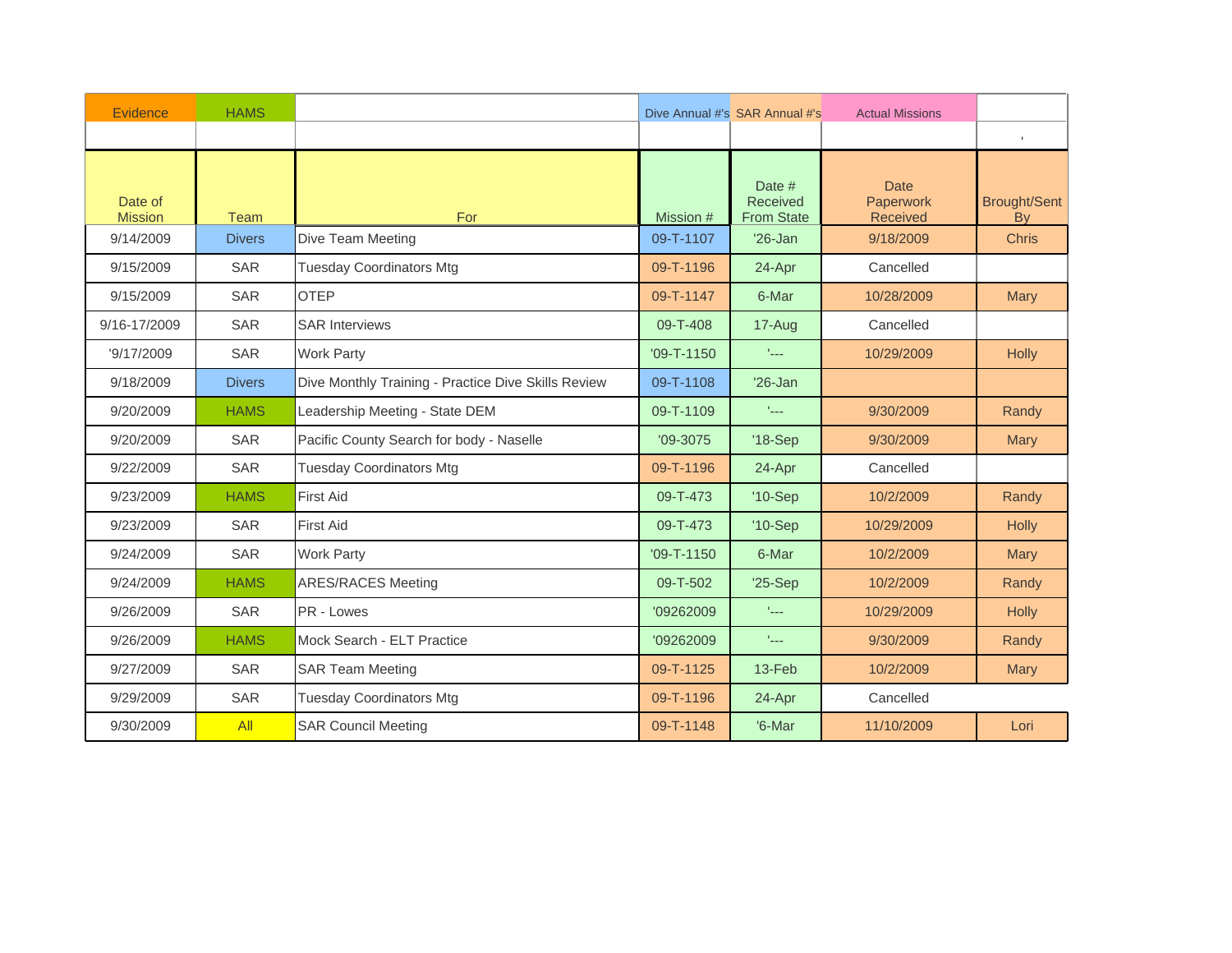| Evidence                  | <b>HAMS</b>   |                                                     | Dive Annual #'s SAR Annual #'s<br><b>Actual Missions</b> |                                                |                                             |                                  |
|---------------------------|---------------|-----------------------------------------------------|----------------------------------------------------------|------------------------------------------------|---------------------------------------------|----------------------------------|
|                           |               |                                                     |                                                          |                                                |                                             | $\mathbb{L}$                     |
| Date of<br><b>Mission</b> | Team          | For                                                 | Mission #                                                | Date #<br><b>Received</b><br><b>From State</b> | <b>Date</b><br>Paperwork<br><b>Received</b> | <b>Brought/Sent</b><br><b>By</b> |
| 10/1/2009                 | <b>SAR</b>    | <b>Project Lifesaver</b>                            | 09-T-1127                                                | $'13-Feb$                                      | 10/29/2009                                  | <b>Holly</b>                     |
| 10/6/2009                 | <b>SAR</b>    | <b>Tuesday Coordinators Mtg</b>                     | 09-T-1196                                                | 24-Apr                                         | Cancelled                                   |                                  |
| 10/6/2009                 | <b>Divers</b> | Submerged Vehicle - Willow Grove Slough             | $'09 - 3265$                                             | 6-Oct                                          | 10/27/2009                                  | <b>Chris</b>                     |
| 10/7/2009                 | <b>SAR</b>    | Defensive Driving                                   | $L_{\rm max}$                                            | face.                                          | 10/29/2009                                  | <b>Holly</b>                     |
| 10/7/2009                 | <b>HAMS</b>   | Defensive Driving                                   | $\mathbf{r}_{\text{max}}$                                | tale.                                          | 10/29/2009                                  | <b>Holly</b>                     |
| 10/7/2009                 | <b>HAMS</b>   | Oct Ex 09                                           | 09-T-489                                                 |                                                | 10/8/2009                                   | Randy                            |
| 10/9/2009                 | <b>SAR</b>    | <b>Swift Water Rescue Training</b>                  | 09-T-451                                                 | $8-Sep$                                        | Cancelled                                   |                                  |
| 10/10/2009                | SAR           | Safe Kids                                           | '10102009                                                | tale.                                          | 11/6/2009                                   | <b>Holly</b>                     |
| 10/11/2009                | <b>HAMS</b>   | <b>ELT Practice</b>                                 | 09-T-506                                                 | $'11$ -Oct                                     | 10/22/2009                                  | Randy                            |
| 10/12/2009                | <b>Divers</b> | Dive Team Meeting                                   | 09-T-1107                                                | $'26$ -Jan                                     | 10/13/2009                                  | <b>Chris</b>                     |
| 10/12/2009                | <b>SAR</b>    | Skamania - Lost Hiker                               | $\overline{?}$                                           | $\overline{?}$                                 |                                             |                                  |
| 10/13/2009                | SAR           | <b>Tuesday Coordinators Mtg</b>                     | 09-T-1196                                                | 24-Apr                                         | Cancelled                                   |                                  |
| 10/16/2009                | <b>Divers</b> | Dive Monthly Training - Practice Dive Skills Review | 09-T-1108                                                | $'26$ -Jan                                     | 10/27/2009                                  | <b>Chris</b>                     |
| 10/18/2009                | <b>SAR</b>    | Skamania - Missing ATV Rider                        | $'09-3427$                                               | 18-Oct                                         | Cancelled                                   |                                  |
| 10/20/2009                | <b>SAR</b>    | <b>Tuesday Coordinators Mtg</b>                     | 09-T-1196                                                | 24-Apr                                         | 10/29/2009                                  | Holly                            |
| 10/21/2009                | All           | Procedures/Standards - No SAR                       | $L_{\rm max}$                                            | $\mathbf{r}_{\text{max}}$                      | No Information Received                     |                                  |
| 10/22/2009                | <b>HAMS</b>   | <b>ARES/RACES Meeting</b>                           | 09-T-507                                                 | $'11$ -Oct                                     | 1/4/2010                                    | Randy                            |
| 10/22/2009                | <b>SAR</b>    | Skamania - Missing woman                            | $'09 - 3492$                                             | $'22$ -Oct                                     | 11/6/2009                                   | Holly                            |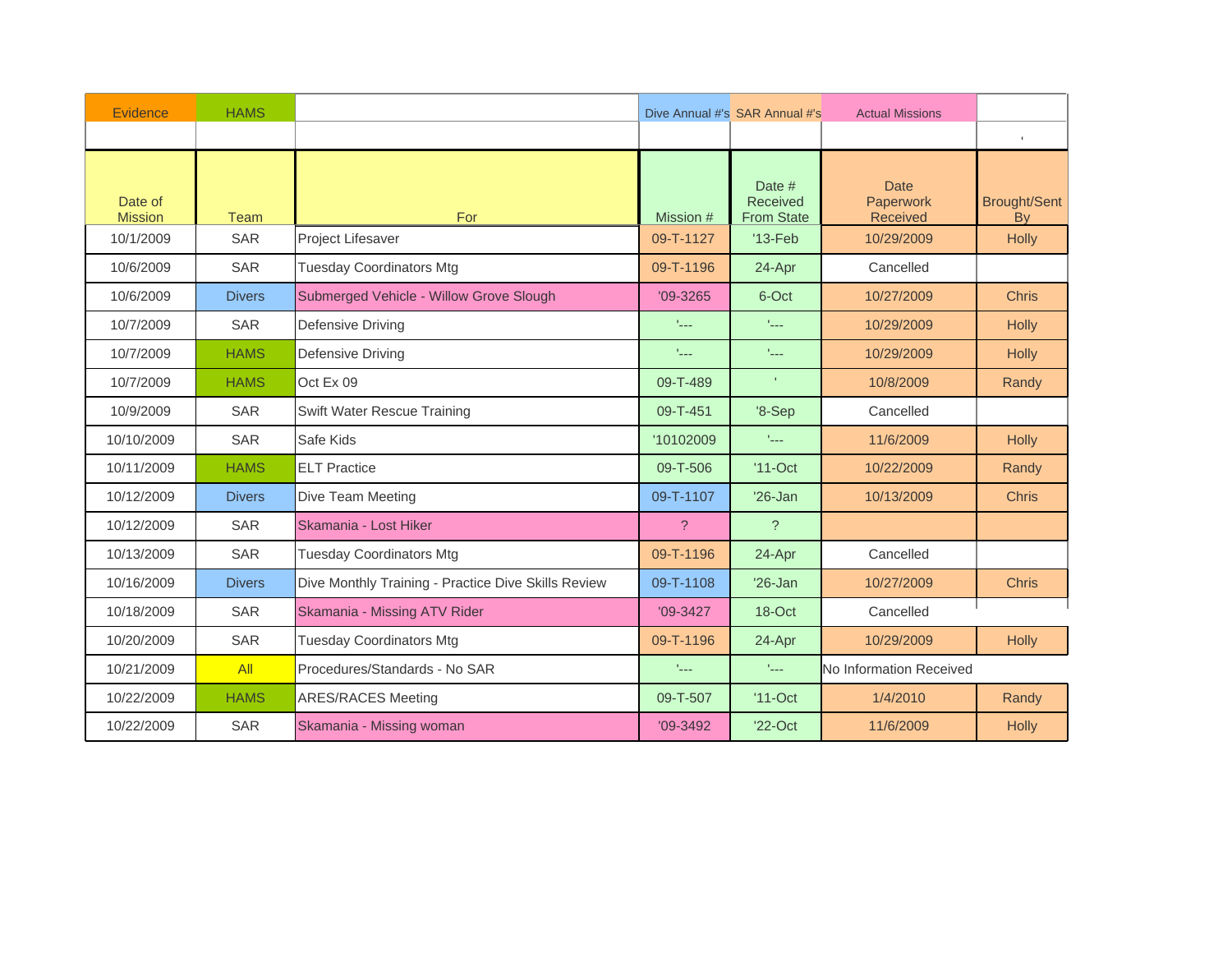| Evidence                  | <b>HAMS</b>   |                                                     | Dive Annual #'s SAR Annual #'s<br><b>Actual Missions</b> |                                         |                                             |                                  |
|---------------------------|---------------|-----------------------------------------------------|----------------------------------------------------------|-----------------------------------------|---------------------------------------------|----------------------------------|
|                           |               |                                                     |                                                          |                                         |                                             | $\mathbf{I}$                     |
| Date of<br><b>Mission</b> | Team          | For                                                 | Mission #                                                | Date #<br>Received<br><b>From State</b> | <b>Date</b><br>Paperwork<br><b>Received</b> | <b>Brought/Sent</b><br><b>By</b> |
| 10/25/2009                | <b>SAR</b>    | Skamania - Overdue mushroom picker                  | $'09-3527$                                               | $'25$ -Oct                              | 11/10/2009                                  | t <sub>an</sub>                  |
| 10/25/2009                | SAR           | <b>SAR Team Meeting</b>                             | 09-T-1125                                                | $13-Feb$                                | 10/29/2009                                  | <b>Holly</b>                     |
| 10/27/2009                | <b>SAR</b>    | <b>Tuesday Coordinators Mtg</b>                     | 09-T-1196                                                | 24-Apr                                  | 11/6/2009                                   | <b>Holly</b>                     |
| 11/1/2009                 | <b>Divers</b> | <b>Vehicle Accident - Lewis River</b>               | $'09 - 3616$                                             | 1-Nov                                   | 11/6/2009                                   | <b>Bob</b>                       |
| 11/3/2009                 | <b>SAR</b>    | <b>Tuesday Coordinators Mtg</b>                     | 09-T-1196                                                | 24-Apr                                  | Cancelled                                   |                                  |
| 11/4/2009                 | All           | Crime Scene Preservation                            | 1222                                                     | face.                                   | No Information Received                     |                                  |
| 11/5/2009                 | <b>SAR</b>    | Project Lifesaver                                   | 09-T-1127                                                | $'13-Feb$                               | 1/8/2010                                    | Holly                            |
| 11/7/2009                 | <b>SAR</b>    | <b>ISAR</b>                                         | $'09 - T - 540$                                          | $'27$ -Oct                              | 11/10/2009                                  | <b>Holly</b>                     |
| 11/7/2009                 | <b>Divers</b> | Vehicle in Slough - Lv                              | Refused by CCSO                                          | $\mathcal{L}_{\text{max}}$              | 1/12/2010                                   | <b>Chris</b>                     |
| 11/9/2009                 | <b>Divers</b> | Dive Team Meeting                                   | 09-T-1107                                                | $'26$ -Jan                              | 12/3/2009                                   | <b>Chris</b>                     |
| 11/10/2009                | <b>SAR</b>    | <b>Tuesday Coordinators Mtg</b>                     | 09-T-1196                                                | 24-Apr                                  | Cancelled                                   |                                  |
| 11/13/2009                | <b>SAR</b>    | <b>Coldwater Stab Victim</b>                        | $'09-3724$                                               | 13-Nov                                  | 11/16/2009                                  | <b>Holly</b>                     |
| 11/14/2009                | <b>SAR</b>    | Road Search Training                                | 09-T-452                                                 | 8-Sep                                   | 11/16/2009                                  | <b>Holly</b>                     |
| 11/14/2009                | <b>Divers</b> | Lewis & Clark Bridge Jumper - Michael               | $'09-3736$                                               | $14-Nov$                                | 12/3/2009                                   | <b>Chris</b>                     |
| 11/15/2009                | <b>Divers</b> | Lewis & Clark Bridge Jumper - Brandon               | $'09-3738$                                               | 15-Nov                                  | 12/3/2009                                   | <b>Chris</b>                     |
| 11/15/2009                | <b>Divers</b> | Dive Monthly Training - Practice Dive Skills Review | 09-T-1108                                                | $'26$ -Jan                              | 12/3/2009                                   | <b>Chris</b>                     |
| 11/16/2009                | <b>SAR</b>    | Skamania - Missing Father/Son - Goose Lake          | $'09-3744$                                               | 16-Nov                                  | 11/16/2009                                  | Holly                            |
| 11/17/2009                | <b>SAR</b>    | <b>OTEP</b>                                         | 09-T-1147                                                | 6-Mar                                   | 11/16/2009                                  | Holly                            |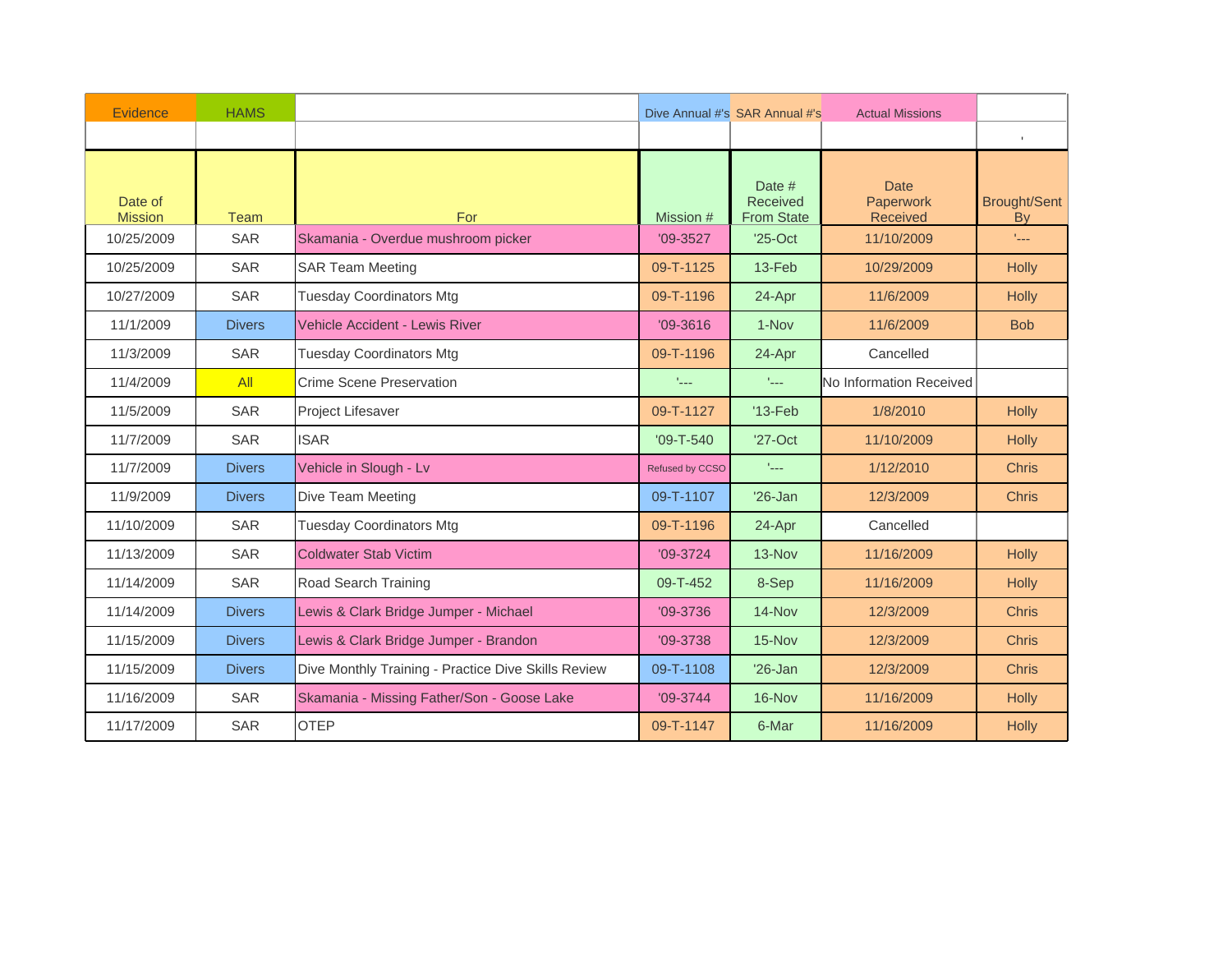| Evidence                  | <b>HAMS</b>   |                                 | Dive Annual #'s SAR Annual #'s<br><b>Actual Missions</b> |                                                |                                      |                                  |
|---------------------------|---------------|---------------------------------|----------------------------------------------------------|------------------------------------------------|--------------------------------------|----------------------------------|
|                           |               |                                 |                                                          |                                                |                                      | $\mathbb{L}$                     |
| Date of<br><b>Mission</b> | <b>Team</b>   | <b>For</b>                      | Mission #                                                | Date #<br><b>Received</b><br><b>From State</b> | <b>Date</b><br>Paperwork<br>Received | <b>Brought/Sent</b><br><b>By</b> |
| 11/18/2009                | SAR           | <b>Missing Mushroom Picker</b>  | $'09-3770$                                               | 18-Nov                                         | 11/19/2009                           | Holly                            |
| 11/18/2009                | All           | <b>Bloodborne Pathogens</b>     | $\mathcal{I}_{\text{max}}$                               | $\mathcal{L}_{\text{max}}$                     | 12/7/2009                            | <b>Holly</b>                     |
| 11/22/2009                | <b>Divers</b> | Line Tender Class               | $'09 - T - 563$                                          | $'13-Nov$                                      | 12/3/2009                            | <b>Chris</b>                     |
| 11/22/2009                | <b>SAR</b>    | <b>SAR Team Meeting</b>         | 09-T-1125                                                | 13-Feb                                         | 12/7/2009                            | Holly                            |
| 11/23-24/2009             | <b>SAR</b>    | Off Road Vehicle Driving        | 09-T-564                                                 | 13-Nov                                         | Cancelled                            |                                  |
| 11/27-29/2009             | <b>Divers</b> | <b>SSRD Diver Class</b>         | 09-T-565                                                 | $'13-Nov$                                      | 1/12/2010                            | <b>Chris</b>                     |
| 11/28/2009                | <b>SAR</b>    | Skamania - Lost Family          | '09-3880                                                 | $'28-Nov$                                      | 12/11/2009                           | Holly                            |
| 12/1/2009                 | <b>SAR</b>    | <b>Tuesday Coordinators Mtg</b> | 09-T-1196                                                | 24-Apr                                         | Cancelled                            |                                  |
| 12/3/2009                 | <b>SAR</b>    | Project Lifesaver               | 09-T-1127                                                | $'13-Feb$                                      | 12/11/2009                           | <b>Holly</b>                     |
| 12/3/2009                 | <b>Divers</b> | Occupied Vehicle in Slough      | $'09 - 3918$                                             | $'3-Dec$                                       | Cancelled                            |                                  |
| 12/4/2009                 | <b>SAR</b>    | Parade Work Party               | 09-T-566                                                 | $13-Nov$                                       | 12/11/2009                           | Holly                            |
| 12/5/2009                 | <b>SAR</b>    | PR - Parade                     | 09-T-567                                                 | $13-Nov$                                       | 12/11/2009                           | Holly                            |
| 12/4-5/2009               | <b>Divers</b> | <b>SSRD Diver Class</b>         | 09-T-565                                                 | $'13-Nov$                                      | 1/12/2010                            | <b>Chris</b>                     |
| 12/8/2009                 | <b>SAR</b>    | <b>Tuesday Coordinators Mtg</b> | 09-T-1196                                                | 24-Apr                                         | 12/11/2009                           | <b>Holly</b>                     |
| 12/9/2009                 | All           | ICS100/NIMS700                  | t <sub>an</sub>                                          | $\mathbf{r}_{\text{max}}$                      | No Information Received              |                                  |
| 12/11/2009                | SAR           | <b>Work Party</b>               | 09-T-1150                                                | '6-Mar                                         | 1/8/2010                             | Holly                            |
| 12/12/2010                | SAR           | <b>Holiday Meet and Greet</b>   | '12122009                                                | face.                                          | 1/8/2010                             | <b>Holly</b>                     |
| 12/14/2009                | <b>Divers</b> | Dive Team Meeting               | 09-T-1107                                                | $'26$ -Jan                                     | 1/12/2010                            | <b>Chris</b>                     |